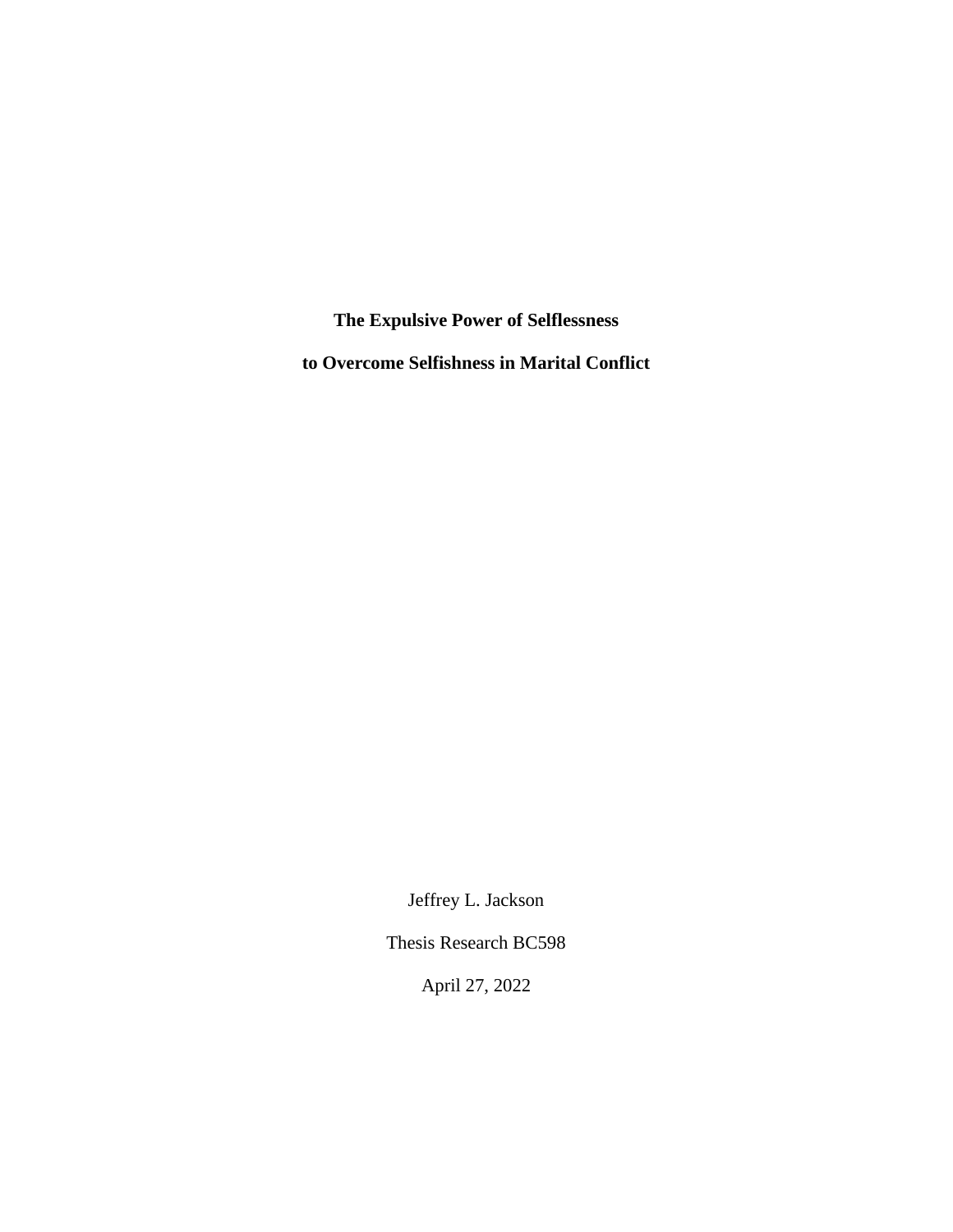# HOLY SCRIPTURE QUOTATIONS

Unless otherwise noted, Scripture taken from the NEW AMERICAN STANDARD BIBLE®, Copyright © 1960, 1962, 1963, 1968, 1971, 1972, 1973, 1975, 1977, 1995 by The Lockman Foundation. Used by permission. www.Lockman.org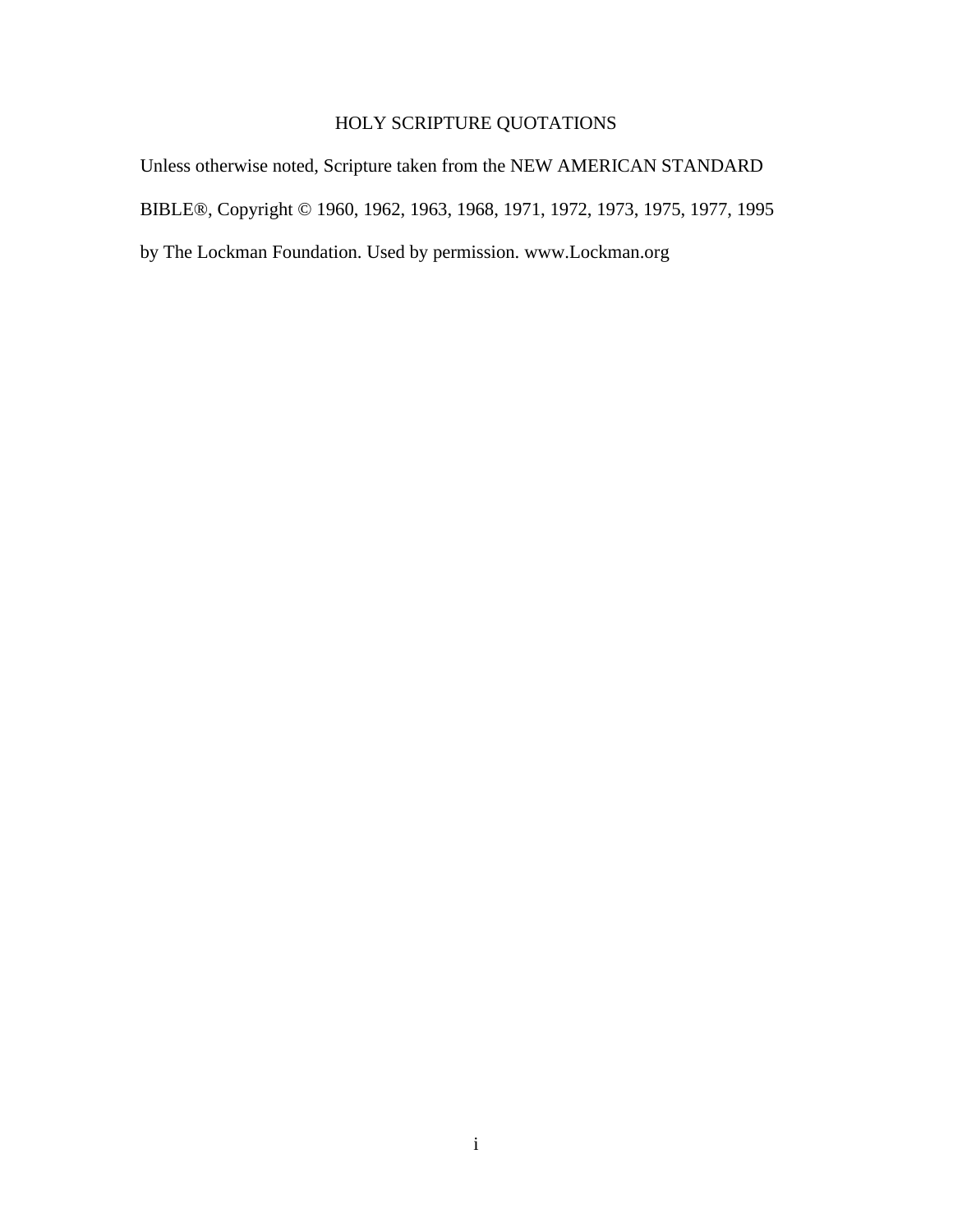# **Contents**

| I.   |                                                             |  |
|------|-------------------------------------------------------------|--|
|      |                                                             |  |
|      |                                                             |  |
|      |                                                             |  |
| II.  |                                                             |  |
|      |                                                             |  |
|      |                                                             |  |
|      |                                                             |  |
| III. |                                                             |  |
|      |                                                             |  |
|      |                                                             |  |
|      |                                                             |  |
|      |                                                             |  |
| IV.  | Looking to Our Sufficient Savior: Indicatives, Identity,    |  |
|      |                                                             |  |
|      |                                                             |  |
|      |                                                             |  |
| V.   | Looking to the Sufficient Scripture: Imperatives, Identity, |  |
|      |                                                             |  |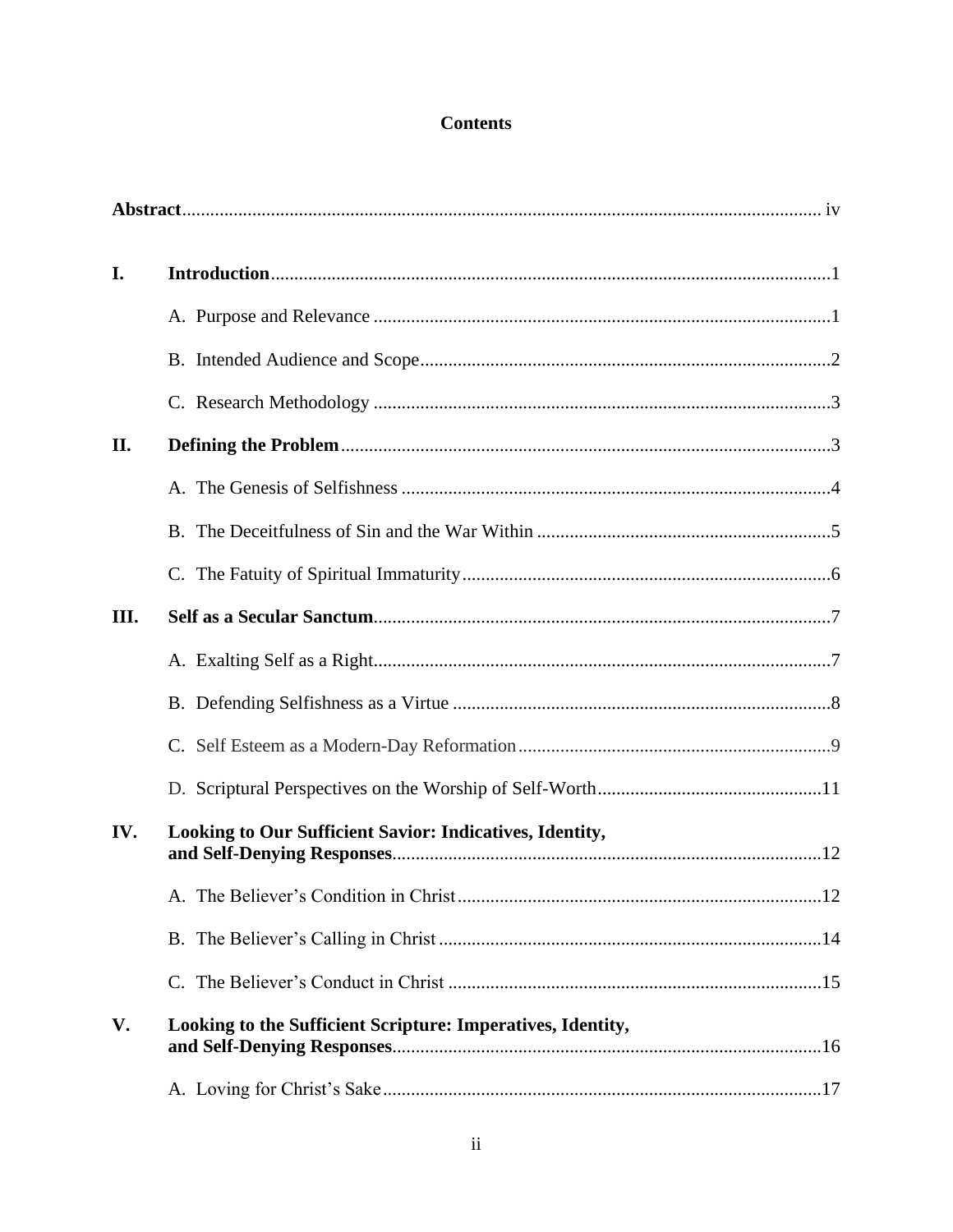| VI.  |                                                             |  |
|------|-------------------------------------------------------------|--|
|      | A. Scripture, Saints, and Selfless Service (Encouraging and |  |
|      | B. Scripture, Sufferers, and Selfless Service (Bearing and  |  |
|      | C. Scripture, Sinners, and Selfless Service (Forgiving and  |  |
| VII. |                                                             |  |
|      |                                                             |  |
|      |                                                             |  |
|      |                                                             |  |
|      |                                                             |  |
|      |                                                             |  |
|      |                                                             |  |
|      |                                                             |  |
|      |                                                             |  |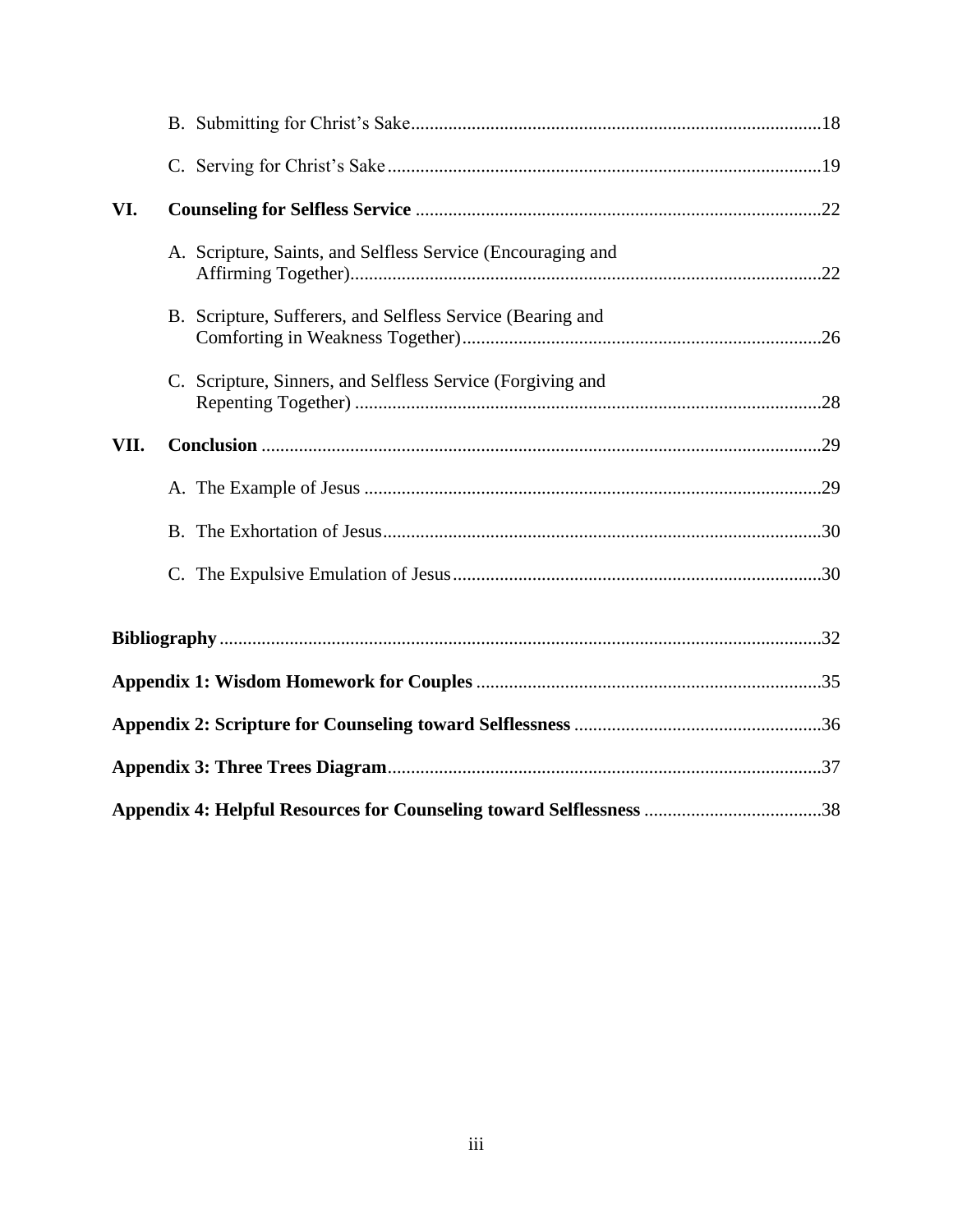## **Abstract**

Title: The Expulsive Power of Selflessness to Overcome Selfishness in Marital Conflict Author: Jeffrey L. Jackson Degree: Master of Arts in Biblical Counseling Date: May 2022 Advisor: Dr. Stuart Scott

Marital conflict seems to be a special kind of struggle against sin and self. The person we are closest to and in whom we place our greatest trust is falling short, being selfish, disappointing us, and perhaps hurting us in the process—at least, that's the way we see it in the heat of the moment. In these potentially supercharged scenarios, regardless of who is at fault, self can take center stage so that we sin against our spouse. Sometimes our self-centeredness reflects our sinful response to being sinned against by our spouse, and at other times the blame and the sin are convoluted with no manner of resolution evident to us. The ensuing drama can bring hard hurt to our hearts and even harder consequences that could last a lifetime. The stakes are high, and worst-case in all of this is not the harm it does to the couple, the kids, the church, or to others—it's the grief-soaked and glory-squelched reality it is to God's heart. Everyone loses!

God has a diagnosis in Scripture for these sin-soaked scenarios, He tells us it's all rooted in selfishness, in ruling desires to put ourselves above others. God also provides a solution selflessness, an overruling desire to honor God and to love our spouse which pushes out selfcenteredness and puts the interests of others above our own, keeping the focus of our marriage on pleasing God in all respects. But here's the rub: selfishness is as deceitful as it is destructive; when it rules in times of marital conflict it makes perfect sense that selfless responses would be counterproductive to our agenda. In other words, selflessness is counterintuitive to husbands and wives locked in the prison of their own self-serving agenda. What can be done?

This project aims at stressing the value of nurturing and applying a servant's heart as an expulsive power against a self-centered heart in marital conflict. It is a way of maintaining Jesus's own emphasis on serving and not being served in submission to God's redemptive purposes (Mark 10:45). I have experienced the negative impact of my selfishness, and I have seen similar negative consequences in my fellow Christians and counselees. I have also experienced and witnessed the wonderful, transforming reality of how a servant's heart expels self-centeredness and, in the process, replaces self-agendas with a renewed and repentant resolve to serve the higher purposes of God in marriage. We are God's servants to effect His purposes in our service to our spouse, especially in times of marital trials. Therefore, as Christ's instruments of grace, my hope is that this project will help God's people cultivate and apply a servant's heart in response to God as they strive to serve His higher purposes in the heat of marital conflict.

© Jeffrey L. Jackson, 2022, permission is granted for non-profit educational use.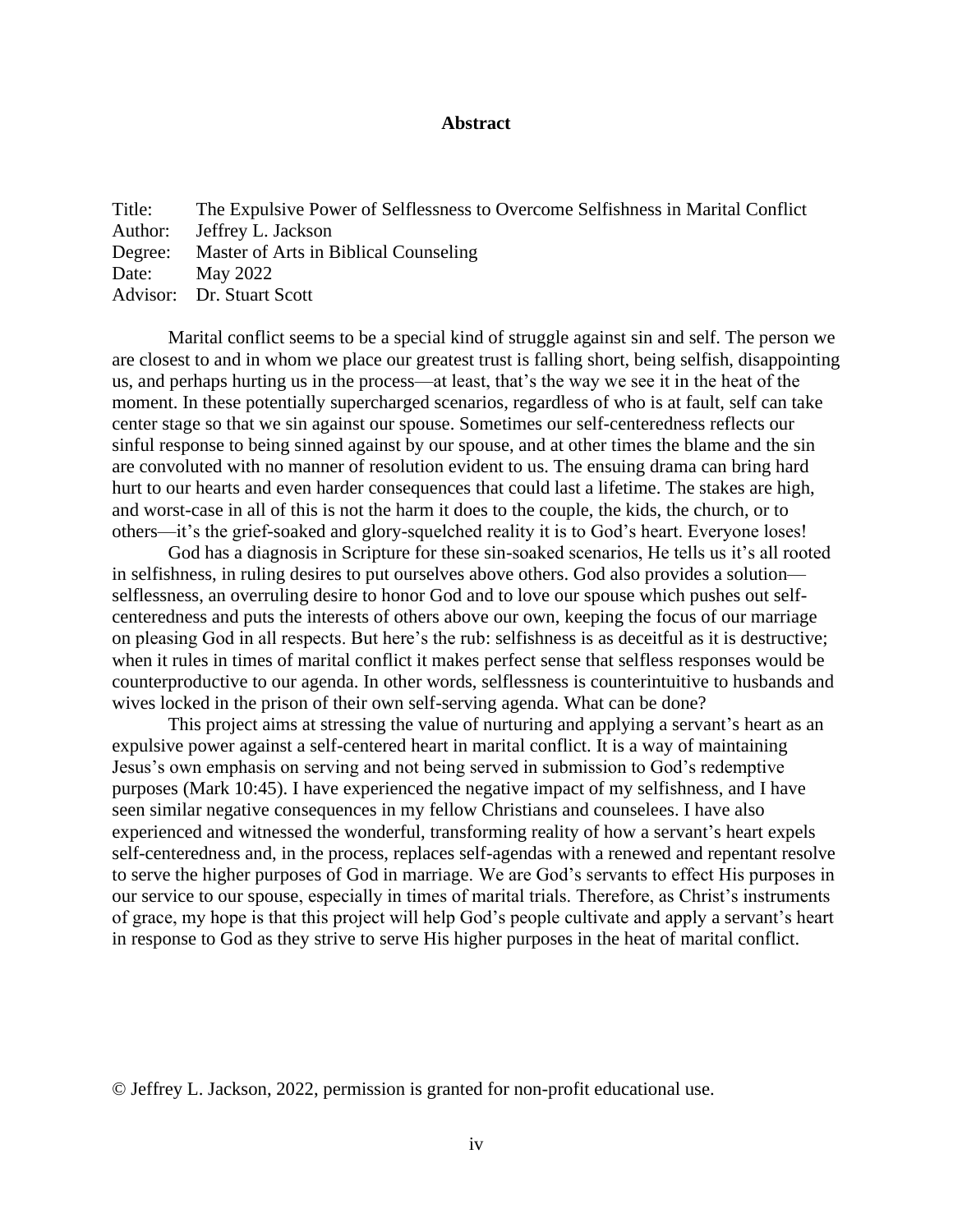## I. **Introduction**

- A. Purpose and Relevance
	- 1. The objective of this thesis is to explain the value of applying biblical selflessness to overcome the deceitful nature and deleterious effects of selfishness in marital conflict. As a counterintuitive response to a pattern of selfishness in marital conflict, biblical selflessness effects an indispensable expulsive power against deceitful desires warring in the heart and against the cultivation of a God-pleasing marriage.<sup>1</sup>
	- 2. Couples in conflict struggle with being servant-minded towards each other due to the deceitfulness of sin and the war within (Eph. 4:22; Heb. 3:13; James 4:1). A couple reacting from self-centered desires finds it counterintuitive to humble themselves by seeking to serve one another.
	- 3. God is always up to something good in the trials and travails of marital conflict (Rom.8:28). But when selfishness eclipses selflessness in these scenarios, couples find themselves at cross-purposes with God's will to use them as servants to one another to effect His purposes in the trial. Therefore, the issue in any unchecked or ongoing marital conflict is its baneful effects on a Christian couple bringing glory to God by reflecting that glory in a husband's sacrificial love and in a wife's respectful submission in and through the trial (Col. 3:17; Eph. 5:33).
	- 4. Believers involved in marital conflict remain worshipers and servants of Jesus, so that what they harbor in their hearts and how they handle themselves in the conflict primarily reveals how they are responding to and representing Christ (Matt. 5:16;

<sup>&</sup>lt;sup>1</sup> John Piper, "The Expulsive Power of a New Affection': The Life-Changing Insight of Thomas Chalmers," *Desiring God*, October 23, 2019, https://www.desiringgod.org/articles/the-expulsive-power-of-a-newaffection.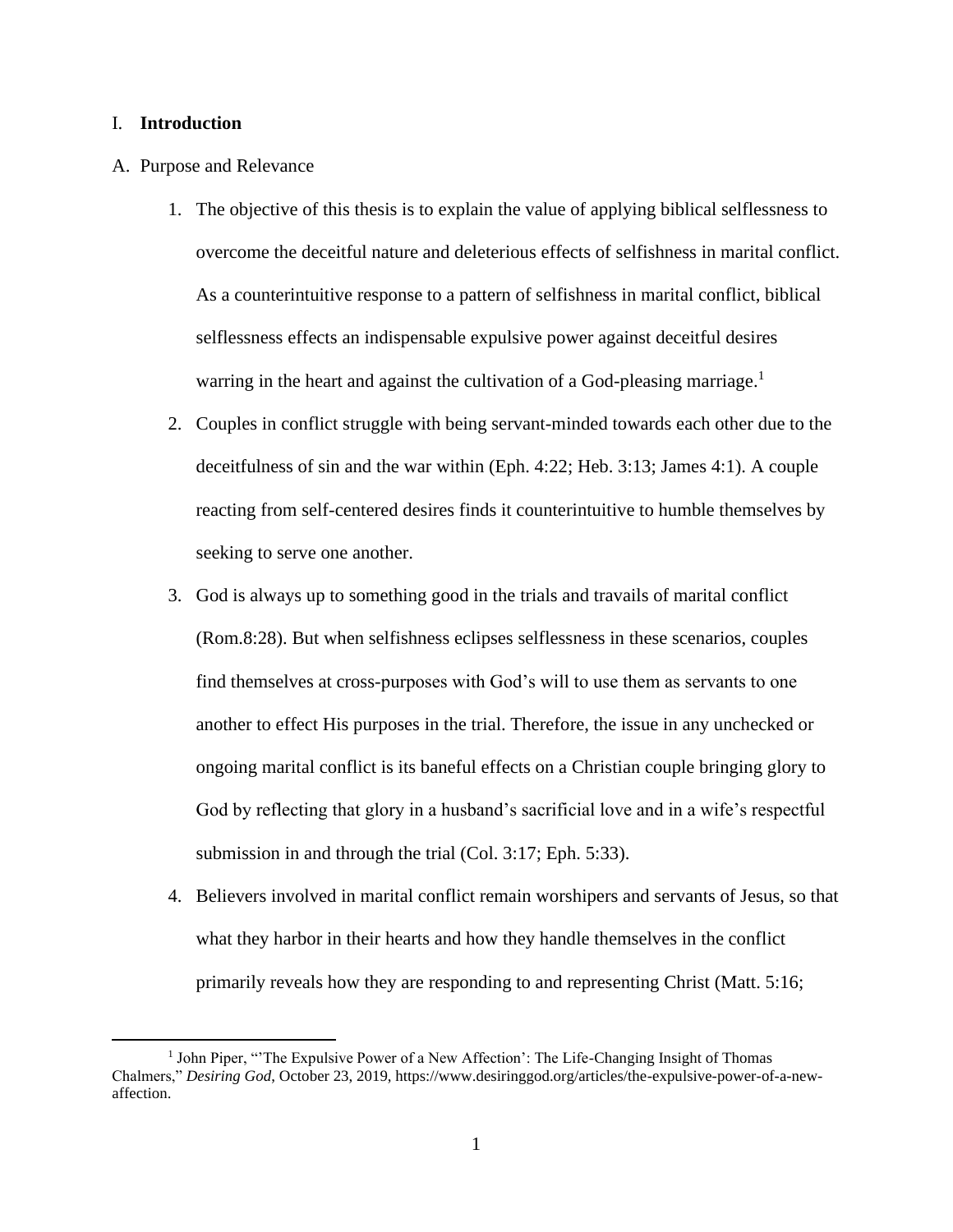Eph. 5:21-25). That response-to-Jesus reality as His servants, in the process of marital conflict resolution, is the key to moving from counterproductive selfish responses to counterintuitive selfless responses which are constitutive of a godly marriage.

- 5. Self-centeredness is the antithesis of self-abnegation; self-veneration starkly contrasts with biblical self-denial on behalf of Christ (Mark 8:34). Self-denial has as its goal practical applications of God's love (1 Cor. 13:4-8). God's love is reflected in a husband and wife as a "selfless and enduring commitment of the will to care about and benefit another person by righteous, truthful, and compassionate thoughts, words and actions."<sup>2</sup>
- 6. Applying Scriptural strategies of unselfishness to marital conflict creates acts of selfless service and provides a powerful biblical counter to Christians caving to selfish patterns, which tend only to compound sin issues and disconnect couples from faithfully fulfilling the one another's of Scripture. Biblical selflessness—a heart attitude of sanctified service —is a Christ-honoring response to marital conflict (e.g., being sinned against) which blesses both God, His Church, and marriages called to reflect Christ's relationship to the church (Eph. 5:22-33).
- B. Intended Audience and Scope
	- 1. This thesis project is intended as a resource for married couples, biblical counselors, pastors, and others in the church to teach and encourage selflessness as a way of repenting of sinful responses during marital strife. While the topic targets marital

<sup>2</sup> Stuart Scott, *The Exemplary Husband: A Biblical Perspective* (Bemidji, MN: Focus Publishing, 2002),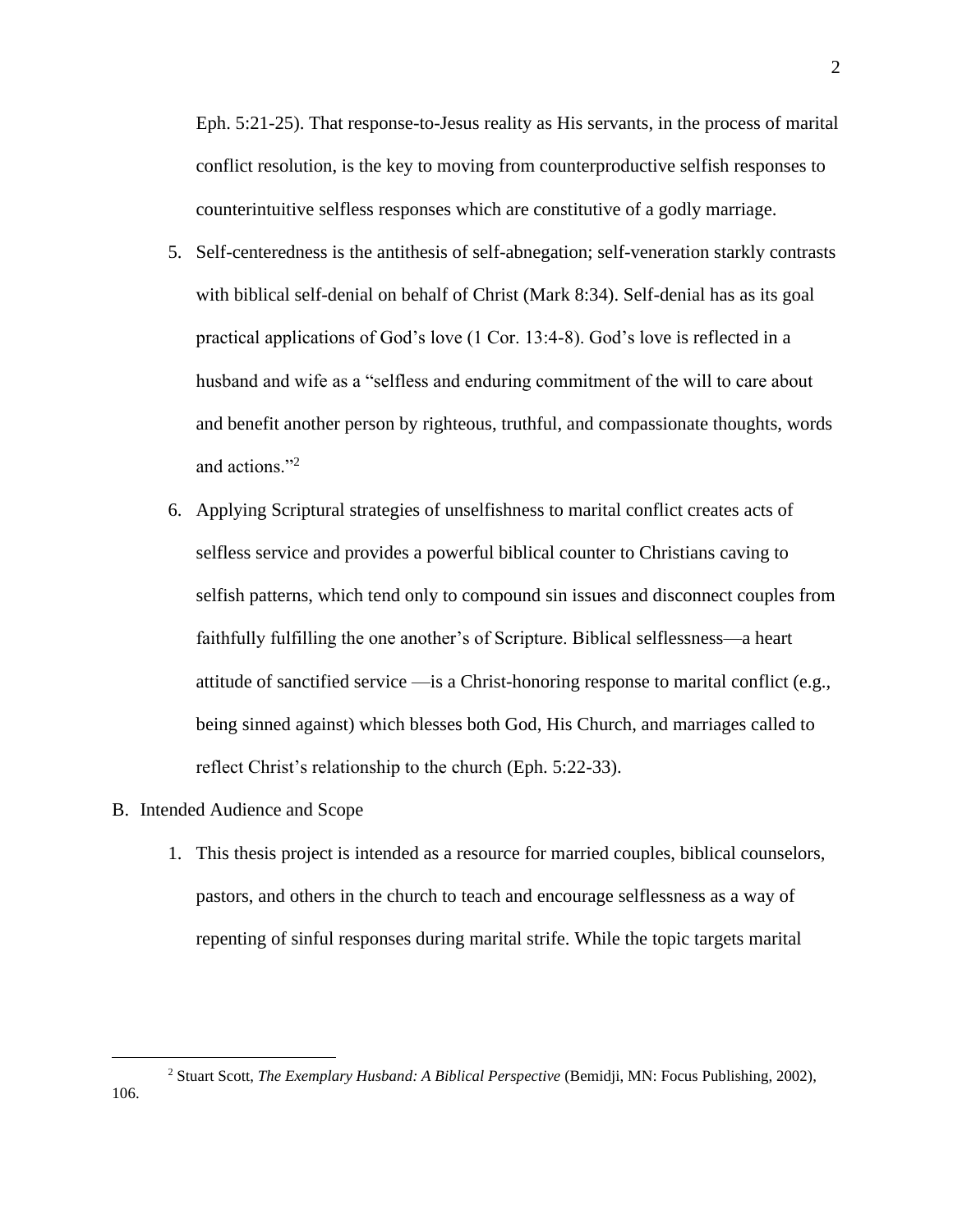conflict, ideally, the principles of selflessness could be applied across relational scenarios where self-centeredness is evident.

- 2. Two general goals are in view. First, I hope to serve biblical counselors by offering a resource to help counselees practice biblical selflessness as a counter to sinful responses during marital discord. And second, I hope to offer couples a concise biblical treatment of this topic focused on Scriptural strategies for helping them apply selfless, God-honoring responses to encounters strained by self-serving attitudes and agendas.
- 3. A potential format for this research for the church and/or counseling scenarios might be a booklet or some type of stepped-learning format. It might then be used by biblical counselors as a Bible study, as an adjunct for counseling/homework assignments, etc. It might also prove helpful for someone to read and apply on their own or perhaps as a series of lessons/Bible studies for discipleship groups.

#### C. Research Methodology

1. The results of my research will come from careful study of Scripture, as well as library resources, internet searches, and journal articles.

#### II. **Defining the Problem**

The goal in this section is to identify the origin of self-serving attitudes and actions and highlight several spiritual characteristics contributing to their presence in marital conflict. The following three elements often combine or overlap so that they exacerbate other sin issues and effectively counter humble service to one's spouse in overcoming marital friction.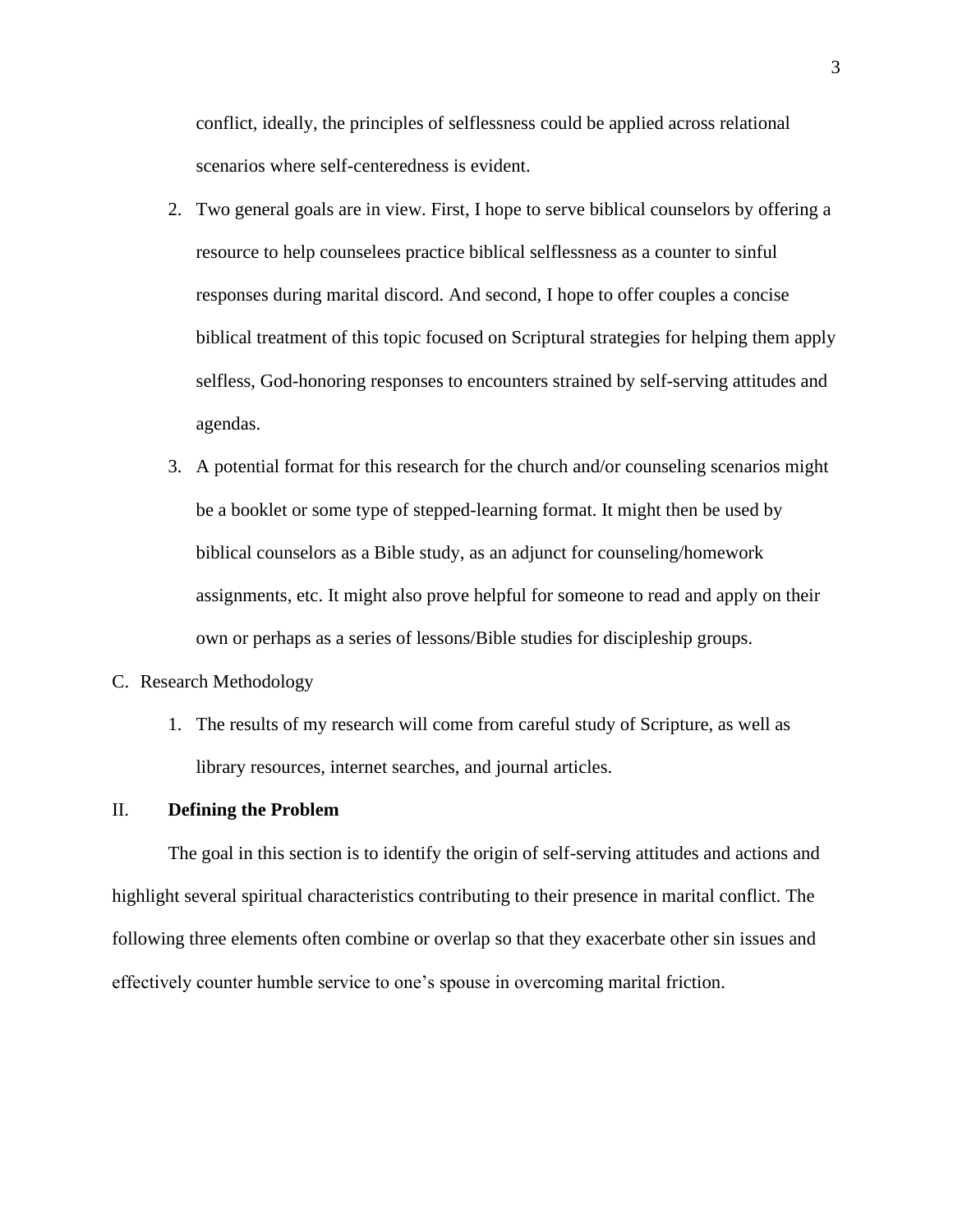- A. The Genesis of Selfishness
	- 1. Self-centeredness, as seen in marital conflict, is identified explicitly in Genesis 3:16 and is rooted in the fall of mankind into sin (Gen. 3:1-7). Turning from cursing the serpent (Satan) in verses 14-15, God turned to deal with Adam and Eve. God declared that because of their sinful rebellion, self-centered preoccupation would characterize their relationship and eclipse the companionship they enjoyed with God and each other prior to their fall into sin.
	- 2. Their marriage relationship was originally designed for complementarity and cooperation (Gen. 2:20-25) but, due to their sin reconstituting the nature of their union into selfish rebels, God pronounced that their rebellion against Him would be reflected in their relationship as they struggled against each other. The wife would default to a strong evil desire to control her husband, and from his sin nature the husband would express an equally strong desire to rule over or to master his wife.<sup>3</sup>
	- 3. These correspondingly strong evil desires, stemming from their sin nature, are borne out in the near context of Genesis 4:7. The same Hebrew word for desire (*tesuqa*) is used in 3:16 and in 4:7. The desire of the woman to control her husband parallels sin's desire to control Cain.
	- 4. Likewise, the Hebrew word (*masal*) translated as "rule" in 3:16, describes Adam's heart of dominion and mastery towards Eve, which are the themes commensurate with Cain's struggle to master sin in  $4:7.^4$  This self-hearted power struggle was borne

<sup>3</sup> John D. Currid, *Genesis*, vol. 1, *Genesis 1:1 - 25:18* (Webster, NY: Evangelical Press USA, 2003), 133.

<sup>4</sup> Allen P. Ross, *Creation and Blessing: A Guide to the Study and Exposition of Genesis*, paperback ed. (Grand Rapids: Baker Book House, 1996), 146-7.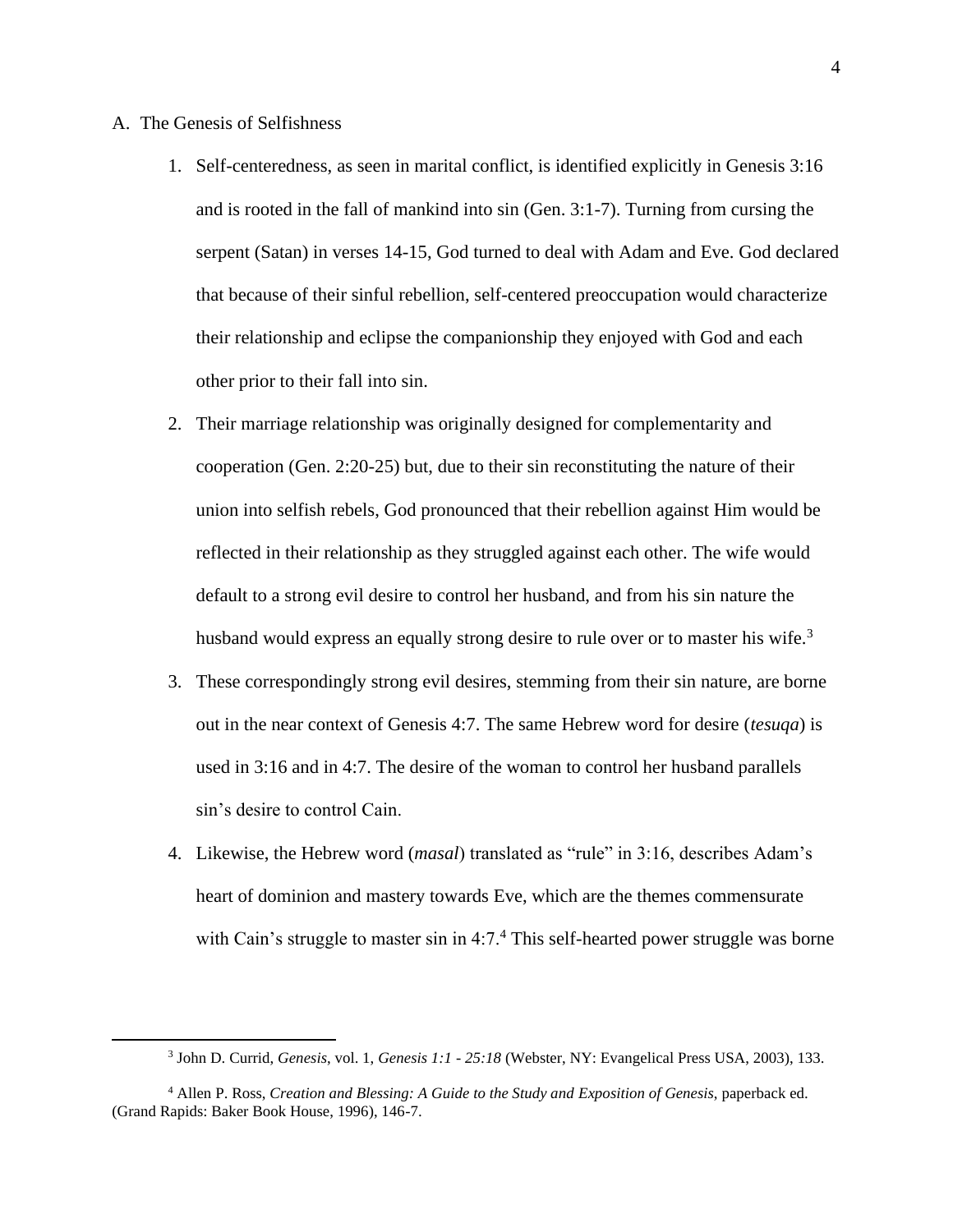in direct consequence of Adam and Eve's rebellion, and correspondingly, it would now characterize all marital relationships. Rebellion begets rebellion.

- 5. The critical point of the origin of self-centeredness is that it is an ongoing issue of our sin nature and that only God provides the needed remedy by giving us a new nature through the redemptive work of Jesus Christ, which God introduced in Genesis 3:15.<sup>5</sup>
- B. The Deceitfulness of Sin and the War Within
	- 1. Exacerbating the problem of selfishness are the effects of the deceitful lusts which counterfeit as legitimate desires (Eph. 4:22). These lusts of deceit are idols created from what we want most in the moment—even good things that we come to want too much—more than we want to serve God and fulfill His purposes. They serve as our motivators, meaning makers, and agenda-setters in any given situation, and they pollute the process of God using us in selfless service of our spouse's best interests.
	- 2. Believers struggle with residual or remaining sin, the spiritual reality that, while sin's penalty and power have been overcome in Christ, sin remains an active principle operating against the Spirit within us. 6
	- 3. James 4:1 clearly defines the source of quarrels and relational strife (including marital conflict) as pleasures, passions, or ruling desires that wage war in our hearts. Combined with lusts of deceit from Ephesians 4:22, Scripture identifies a potent combination of deceitful wants, needs, desires, pleasures, expectations, longings,

<sup>&</sup>lt;sup>5</sup> For a theological explanation of this first mention of the gospel, see John MacArthur and Richard Mayhue, eds., *Biblical Doctrine: A Systematic Summary of Bible Truth* (Wheaton, IL: Crossway, 2017), 250-51.

<sup>6</sup> Believers continue in a spiritual battle with the deceitful nature of their hearts (cf. Jeremiah 17:9, Ecclesiastes 9:3, Romans 7, and Ephesians 4:22). Jerry Bridges's *The Gospel for Real Life* is a reliable, helpful treatment of this topic as it relates to the gospel and is especially suited to new or spiritually immature believers.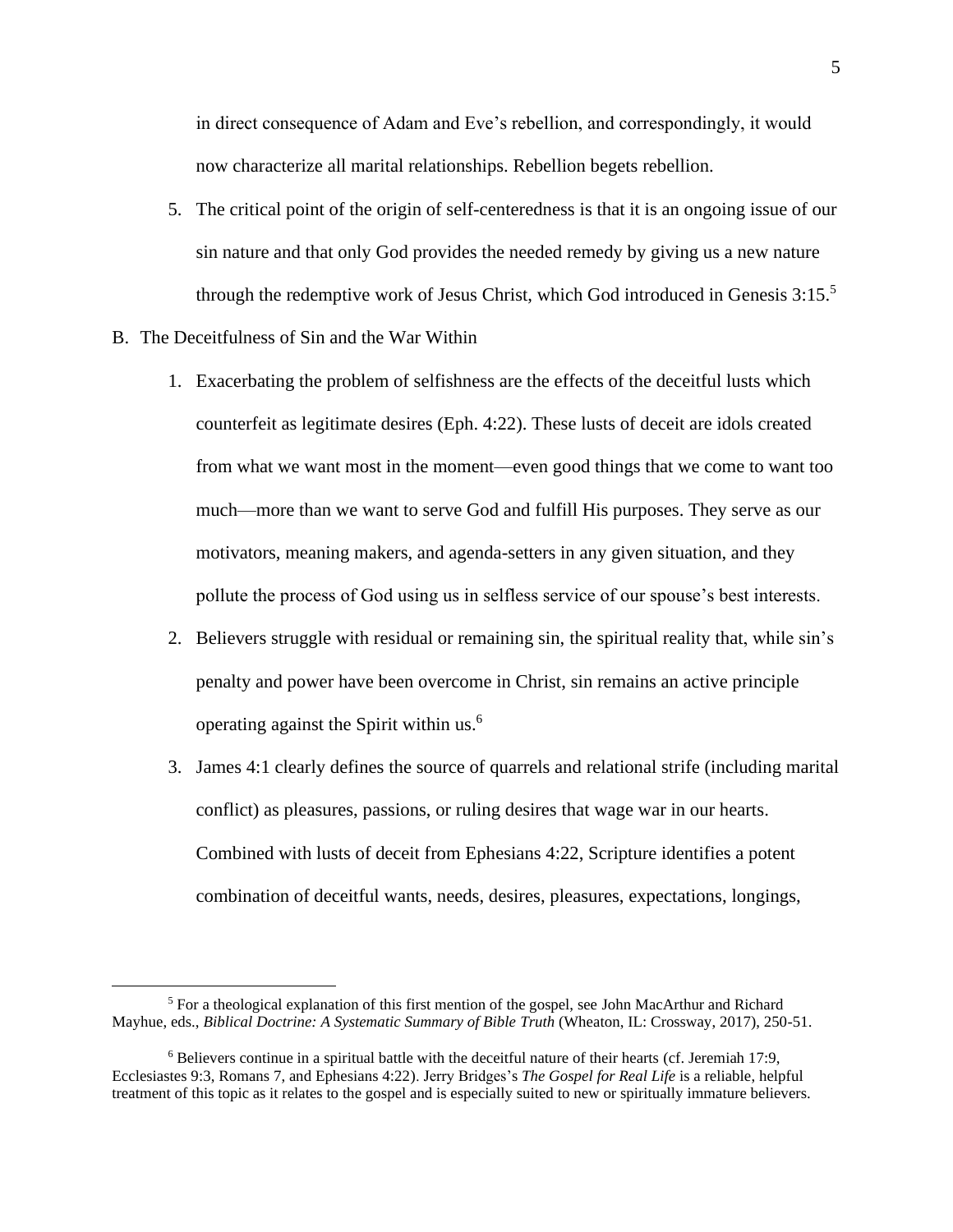cravings, etc., which counterfeit as legitimate pursuits. The truth is that they are usurpers of God's rule in our hearts and over our lives.<sup>7</sup>

- 4. These self-promoting desires form the context in which selflessness and self-denial make the least sense to the self-centered heart, but counterintuitively, selfless heartattitudes carry the greatest impact for honoring God, for serving His higher purposes in the moment, and for resolving the strife in a win/win scenario.
- C. The Fatuity of Spiritual Immaturity
	- 1. Spiritual immaturity compounds selfishness, and vice-versa. A self-centered heart does not pursue spiritual growth, and it spurns the wisdom of the Lord (Prov. 18:1-2). Marrieds who neglect their spiritual growth, for whatever reasons, remain vulnerable to sin and are left to eat the fruit of their own way and to be satiated with their own devices (Prov. 1:30-31). Complacent immaturity is foolishness in God's eyes.
	- 2. Couples tend to default to what is familiar and to remain loyal to established, wellworn paths of relating to one another, even though doing this brings them back to where they began with no resolution to their problems (Prov. 26:11).
	- 3. They will speak of feeling trapped in a cycle of selfish bantering and of woeful sensitivity towards their spouse about certain topics or situations. Looking back on the moment of sinful selfishness, couples often sense the futility and foolishness of continuing to follow the same destructive patterns but demonstrate a lack of spiritual maturity to rightly discern a biblical way out of the selfish cycles that weigh them down.

<sup>7</sup> David Powlison, *Seeing with New Eyes: Counseling and the Human Condition through the Lens of Scripture* (Phillipsburg, NJ: P&R Publishing, 2003), 151-52.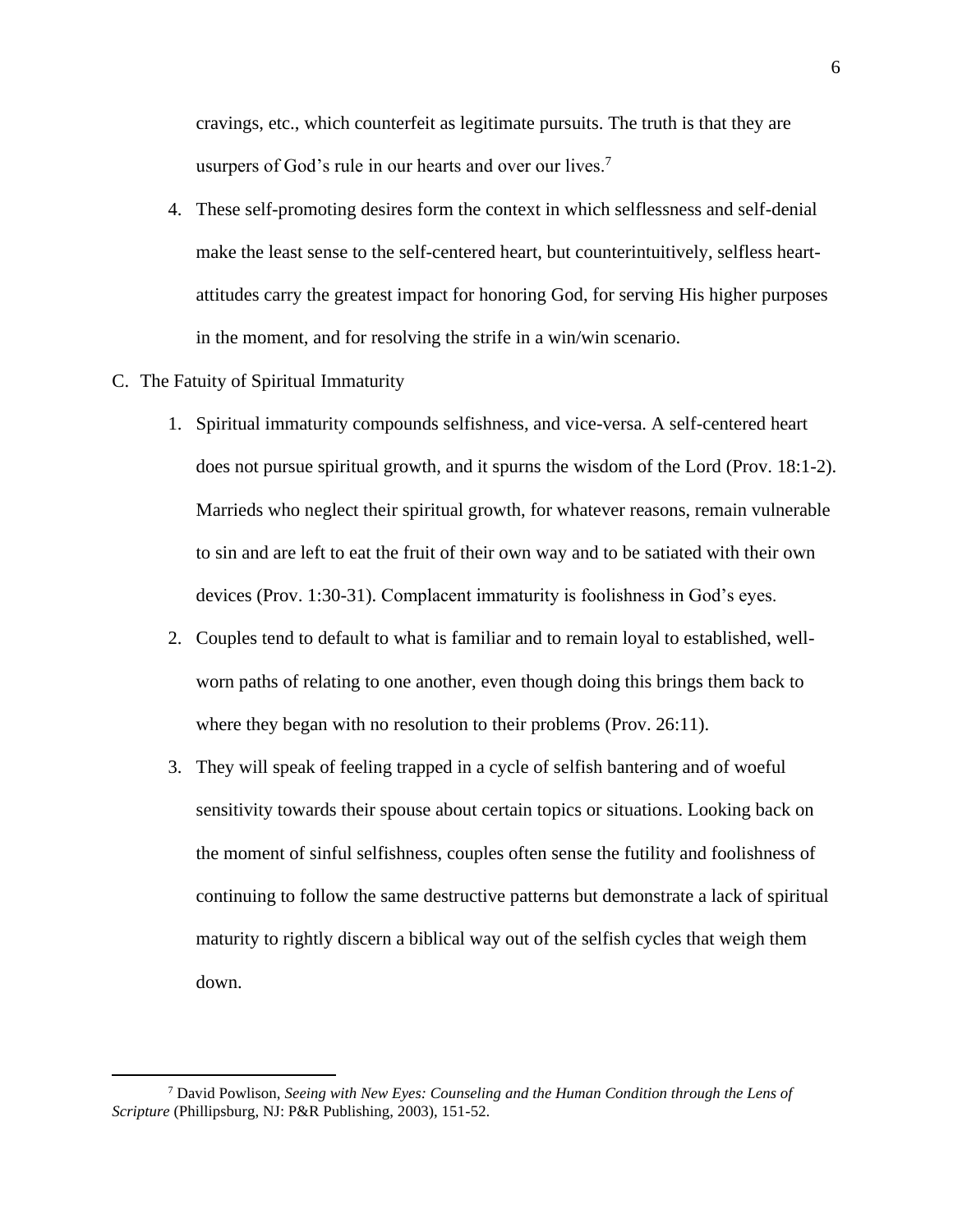# III. **Self as a Secular Sanctum**

Not surprisingly, secular constructs of oneself oppose Scripture and define the locus of marital strife as a deficiency of self-love and/or trust in oneself. In secular circles, the cultivation and continuation of self-worship as a healthy self-concept is king in any relationship. Moreover, our culture's view of self is deeply rooted in self-esteem dogma, so that exalting self is ritualized as a process of self-actualization, self-discovery, self-determination, self-expression, selffulfillment, etc. Couples are bombarded with confounding counsel on what constitutes a healthy self-concept and how it functions in marriage. This section exposes popular societal presuppositions behind the promotion of self as a personal right and a relational necessity, and conversely provides several biblical passages as confutation of these worldly postulates.

#### A. Exalting Self as a Right

- 1. In secular literature and media self-esteem is big business and is greatly touted as the basis for healthy and happy relationships. Currently, Amazon's most popularly read book on self-esteem is psychotherapist Nathaniel Branden's *The Six Pillars of Self-Esteem*. By his definition, the essence of self-esteem is "to trust one's mind and to know that one is worthy of happiness (cf. Prov. 3:5-7; 14:12)."<sup>8</sup>
- 2. Branden's overall premise is that self-esteem is a fundamental human need. Selfesteem is, primarily, confidence in ourselves and in our ability to think, choose, and act in ways that support our right to be successful and happy. Brandon summarizes self-esteem as "the *feeling* of being worthy, deserving, entitled to assert our needs and wants, achieve our values, and enjoy the fruits of our efforts."<sup>9</sup>

<sup>8</sup> Nathaniel Branden, *The Six Pillars of Self Esteem* (New York: Bantam Press, 1994), 4.

<sup>&</sup>lt;sup>9</sup> Ibid., 3; emphasis added.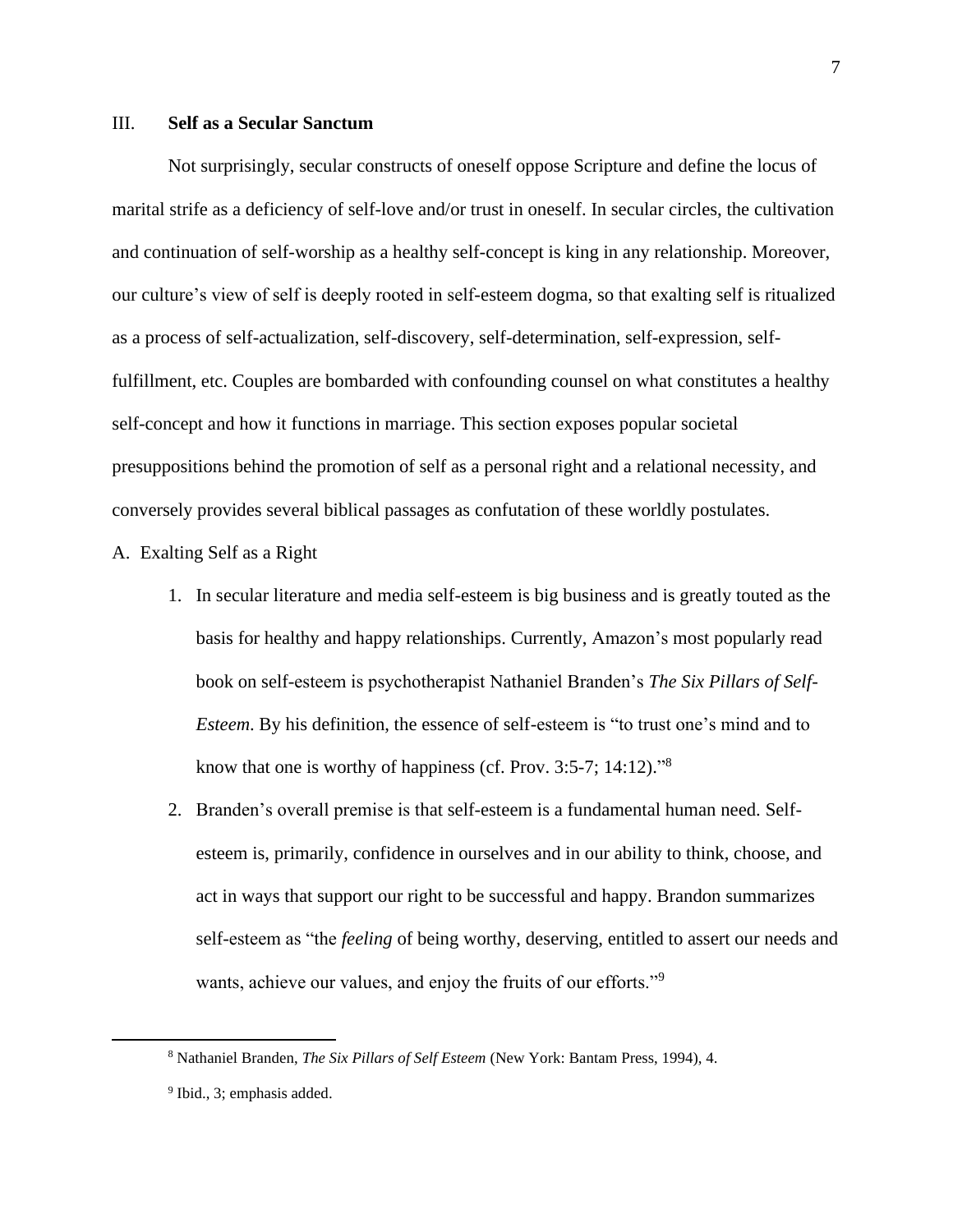- 3. In relation to intimate relationships such as marriage, Branden declares, "if I enjoy a fundamental sense of efficacy and worth, and experience myself as lovable, *then* I have a foundation for appreciating and loving others."<sup>10</sup>
- B. Defending Selfishness as a Virtue
	- 1. Author Ayn Rand remains an influential voice among modern purveyors of the value of self. Her many books and articles have generated a love/hate relationship with her colleagues in the ranks of the soft sciences of psychology and philosophy. Her book, *The Virtue of Selfishness*, has been a staple of modern philosophical study and debate for more than fifty years. At its heart, her philosophy of objectivism clearly asserts that, "To redeem both man and morality, it is the concept of '*selfishness*' that one has to redeem."<sup>11</sup>
	- 2. Selfishness is concern with one's own self-interests, a dictionary definition Rand adopts to tout her own definition of a new concept of egoism—a rational selfishness (i.e., a preoccupation with what is best for me, and which eschews all forms of selfsacrifice on behalf of others). In fact, any attack on selfishness is an attack on one's self-esteem, so that surrendering one means giving up the other.<sup>12</sup>
	- 3. Similarly, Glennon Doyle has struck a chord with the consciences of millions. Her book, *Untamed*, is currently the #7 best seller in Amazon's Christian Self Help category and spent the last ninety-one weeks on the New York Times Best Sellers

<sup>10</sup> Ibid., 8; emphasis added.

<sup>11</sup> Ayn Rand, *The Virtue of Selfishness* (New York: Penguin, 1964), x; italics in original.

 $12$  Rand, xi.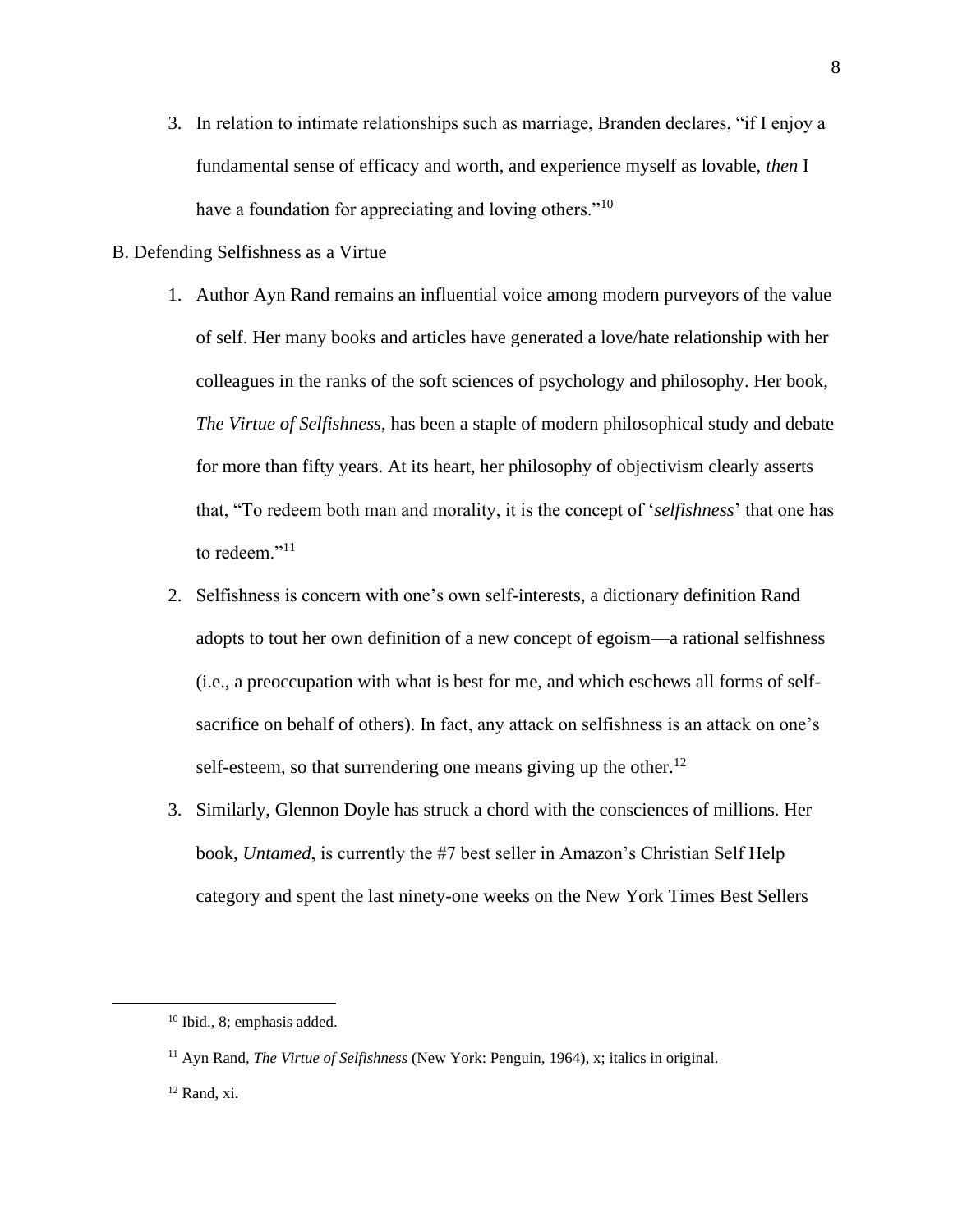list, currently ranking tenth.<sup>13</sup> Boasting close to one million followers on both Facebook and Instagram, her influence is clear.<sup>14</sup>

4. Her manifesto of self declares the following: "Maybe Eve was never meant to be our warning. Maybe she was meant to be our model. Own your wanting. Eat the apple. Let it burn."<sup>15</sup> Consequently, her advice for female fulfillment is: "We do not need more selfless women. What we need right now is more women who have detoxed themselves so completely from the world's expectations that they are full of nothing but themselves. What we need are women who are full of themselves."<sup>16</sup>

# C. Self Esteem as a Modern-Day Reformation

- 1. Theologian Robert Thomas refers to "self-exaltation anthropology" as the "dominant advice coming from most Christian psychologists and counselors."<sup>17</sup> He describes this view as having a love for self, a high view of one's own self-worth, or having high self-esteem—the typical nomenclature of Christian integrationists.
- 2. Thomas cites Robert Schuller's teachings as typical of the way self-esteem dogma is expressed. He suggests that Schuller's ideas and prescriptions laid much of the groundwork for modern-day emphases on valuing self as the basis for valuing others.

<sup>&</sup>lt;sup>13</sup> "Hardcover Nonfiction," Best Sellers, New York Times, accessed March 5, 2022, https://www.nytimes.com/books/best-sellers/hardcover-nonfiction/.

<sup>14</sup> Glennon Doyle, Facebook, accessed March 5, 2022, https://www.facebook.com/glennondoyle; Glennon Doyle (@glennondoyle), Instagram, accessed March 5, 2022, https://www.instagram.com/glennondoyle/.

<sup>15</sup> Glennon Doyle, *Untamed* (New York: The Dial Press, 2020), 122.

<sup>16</sup> Ibid., 75.

<sup>17</sup> Robert L. Thomas, *Who Am I: The Christian Hunger for Self-Identity* (Ross-Shire, GB: Christian Focus Publications, 2002), 11. This work was my foundational resource on Christian identity. As Thomas credits Robert Schuller's book, *Self-Esteem: The New Reformation* (Word, 1982), for elucidating the misplaced theology of selfexaltation, I've adapted Schuller's title for this section's heading.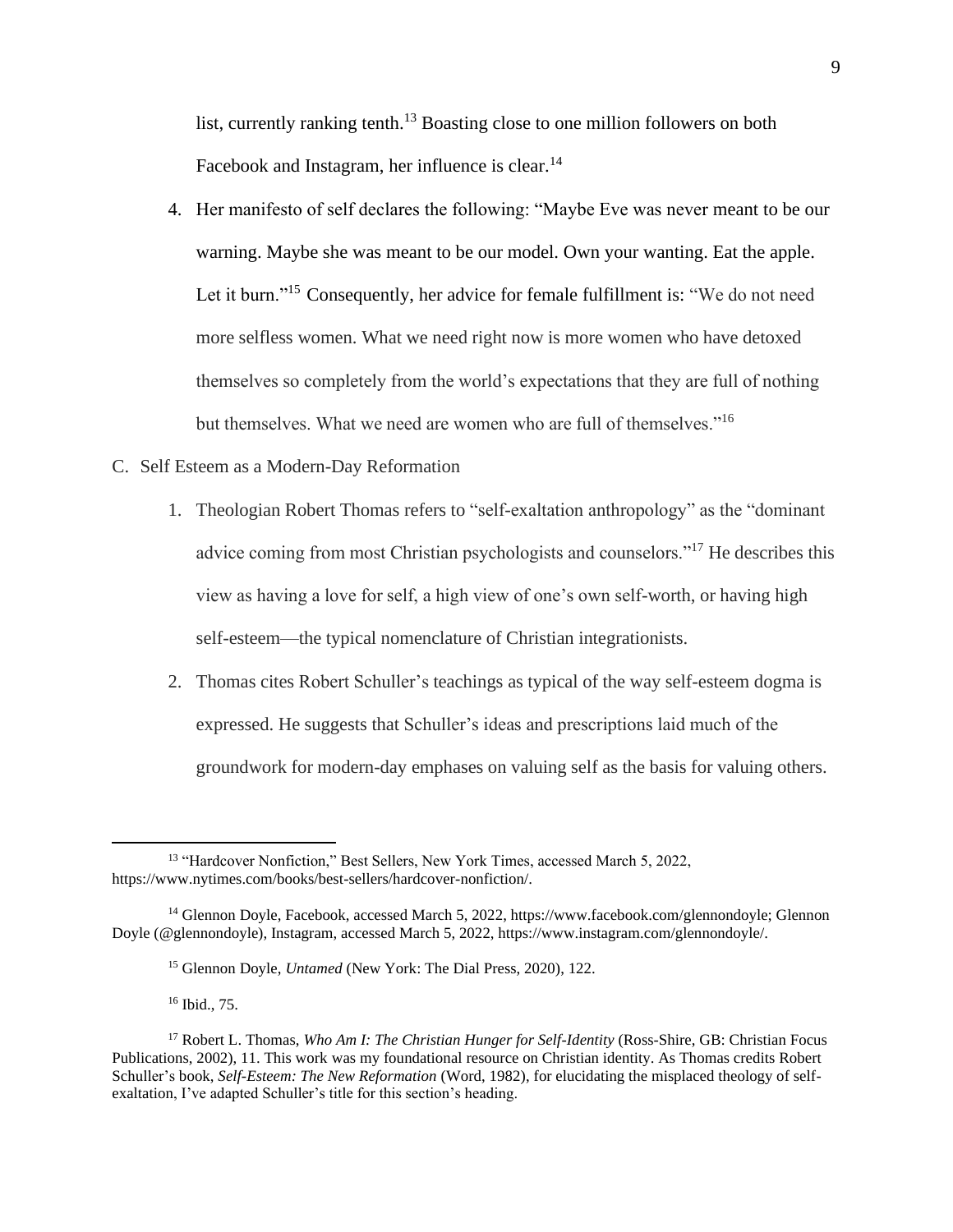- 3. One of Schuller's most pernicious propositions argued that the Protestant reformation, was wrong-footed; the emphasis of the Reformers should have been centered not on God, but on man. From the foundation of the dignity of man (a dignity apart from God) Schuller argued for a renewed emphasis on meeting what he claimed is man's deepest need—the "will to self-worth."<sup>18</sup>
- 4. Moreover, Schuller identifies the pearl of great price (from Matthew 13:45-46) as "genuine self-respect and self-esteem" demonstrating not only his weak hermeneutic, but even worse, turning Jesus's teaching of the supreme value of gaining the Kingdom of God at all personal costs (losing self to gain self cf. Matt. 10:39; 16:24-26), into a man-centered message of the supreme value of self over all other things.<sup>19</sup>
- 5. An example of Thomas's warning that hits closer to biblical counseling can be found in this definition proffered by Tim Clinton and Ron Hawkins: "Self-esteem refers to an inner sense of worthiness that gives a person resilience and resistance to attack or criticism."<sup>20</sup>
- 6. While the authors offer some helpful suggestions, their eisegesis betrays the integrationist tenor of their instruction and puts an unbiblical emphasis on God's concern with our self-esteem.
- 7. For example, in assessing a client's desire for healing their self-esteem, the authors reference John 5 ( the account of Jesus healing a man suffering from paralysis for

<sup>18</sup> Thomas, *Who Am I?*, 12.

<sup>19</sup> Richard P. Belcher, "The Impossibility Thinking of Robert Schuller," *The Journal of Pastoral Practice* 6, no. 4 (1983): 59, https://www.ccef.org/my-account/jbc/0604/book-review-the-impossibility-thinking-of-robertschuller/. In addition to being a helpful critique of Schuller's hermeneutic and aberrant theology applied to the view of self, Belcher's review fundamentally exposes the weaknesses and basic flaws of integrationist hermeneutics.

<sup>20</sup> Tim Clinton and Ron Hawkins, *The Quick Reference Guide to Biblical Counseling: Personal and Emotional Issues* (Grand Rapids, MI: Baker Books, 2009), 214.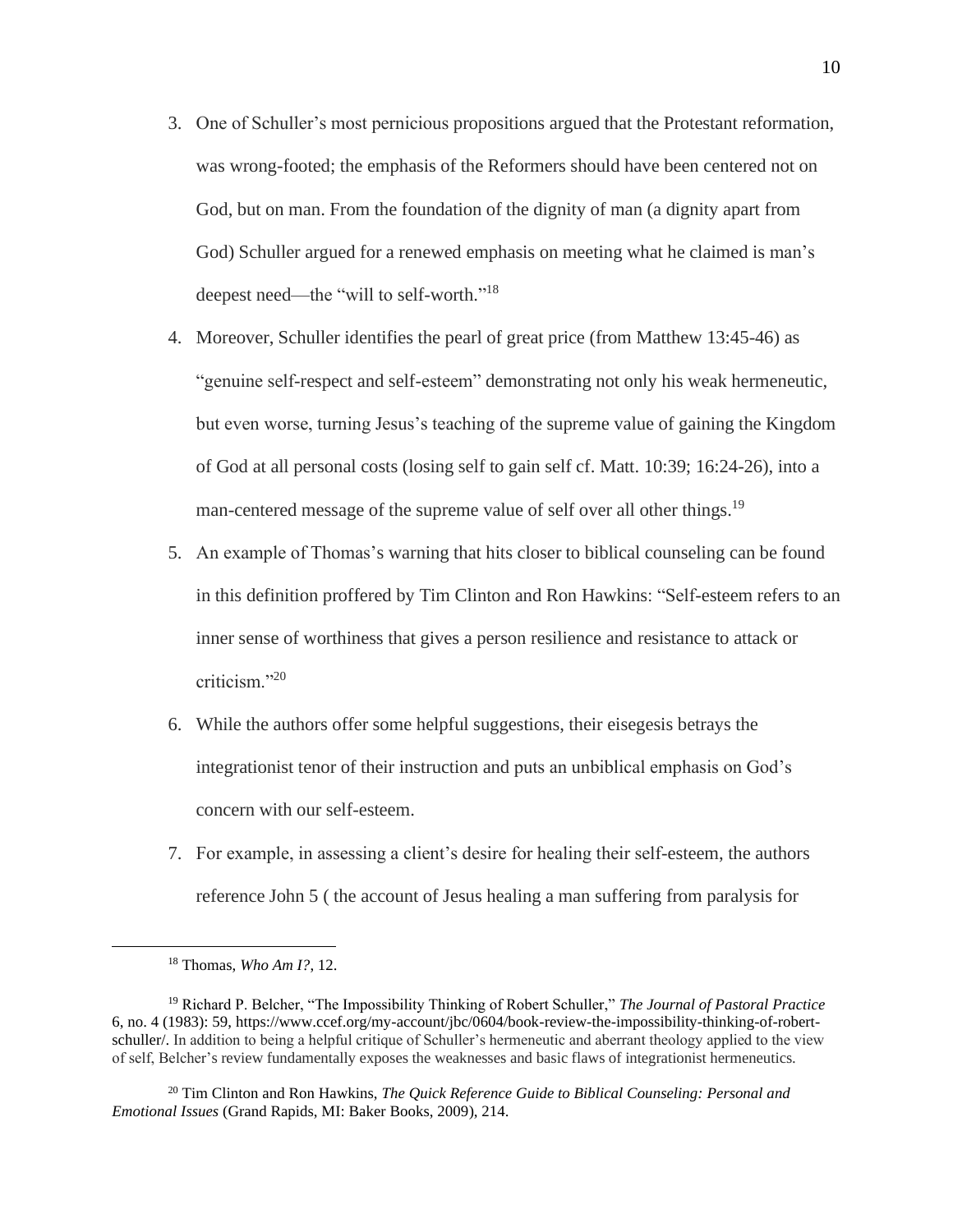thirty-eight years) to teach that Jesus asked the lame man if he wanted to be healed because "a person can live so long with brokenness that he or she may not want to do the work that it takes to receive healing."<sup>21</sup>

- 8. This represents a "psychologizing interpretation" which is not the direction of the narrative; the story illustrates the power of Jesus's words as the Son of God and sets the stage for the Sabbath dispute that ensues between Jesus and the religious leaders.<sup>22</sup>
- 9. Far from being isolated cases, these examples of psychologizing the text illustrate how self-esteem anthropology negatively influences Scriptural interpretation, consequently mislabeling psychologized helping approaches as biblical counseling.
- D. Scriptural Perspectives on the Worship of Self-Worth
	- 1. Conversely, Scripture refutes man-centered notions such as redeeming mankind and morality by redeeming selfishness, the necessity of loving self, or the right to uncensored self-expression (cf., Eph. 4:15, 29; Phil. 2:1-11; 1 John 3:23; 4:7-11). Indeed, the most pernicious and seductive idea ensuring the ruin of relationships is that it is all about you.<sup>23</sup>
	- 2. The Bible assumes that we love ourselves, and that self-love and self-serving attitudes form the basis for the problems of not loving and serving others (Eph. 5:29, 33). Scripture commands us to love God with all our being, and then to turn to love others as the highest expression of God's design for human relationships—our love for God

 $21$  Ibid., 216

<sup>22</sup> D. A. Carson, *The Gospel According to John*, The Pillar New Testament Commentary (Grand Rapids, MI: W. B. Eerdmans, 1991), 243-44.

<sup>23</sup> David M. Doran, *For the Sake of His Name* (Detroit: Detroit Baptist Theological Seminary, 2018), 1.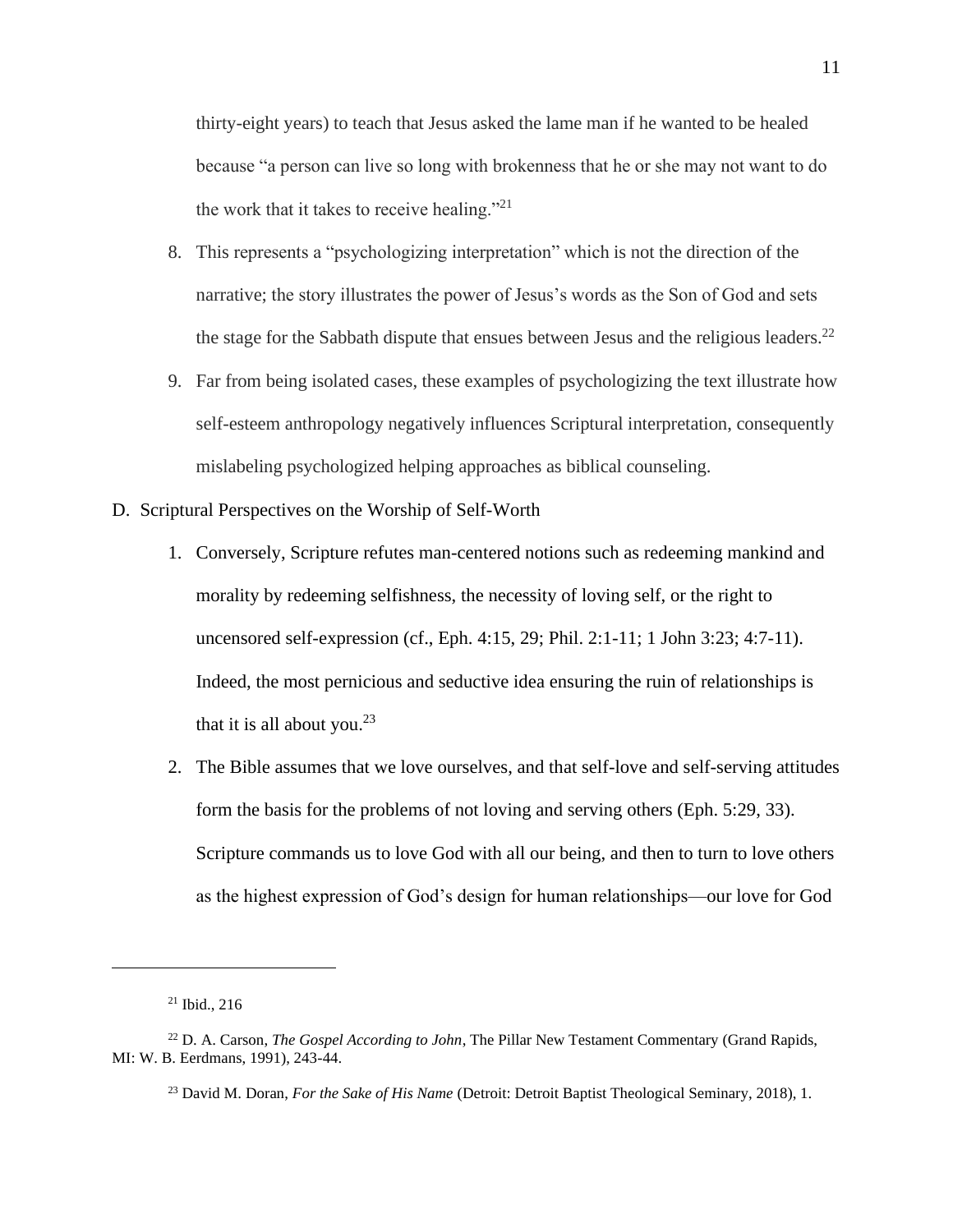must be much stronger than anything temporal, including ourselves (Matt. 22:38-40; 1 John 3:16).

3. Moreover, 2 Timothy 3:1-5 fixes love of self as the root from which brutality, vice, arrogance, disobedience, ingratitude, clashing, malice, hate, treachery, conceit, gossip, and all manner of human evil derive. Loving ourselves, in its many expressions of idolatry, is our greatest problem; Scripture never tells us to pursue a lifestyle or personal pattern of learning to love ourselves, because "where...selfish ambition exist[s], there is disorder and every evil thing" (James 3:16).

# IV. **Looking to Our Sufficient Savior: Indicatives, Identity, and Self-Denying Responses**

Self-denial is a work of God's grace (Phil. 2:5), and its application in marriage is a powerful biblical prescription against self-glorification (Mark 8:34; Eph. 5:31-33). Jesus experienced conflict, but never sinned, and He always remained faithful to God's purposes in the lives of those whom He served—even in the confrontational conditions created by those who made themselves His enemies (e.g., Mark 3:1-6, 20-35; 14:43-50). The goal of this section is to highlight biblical benefits of our spiritual union with Christ (i.e., the indicatives of Scripture) which motivate us to emulate Him from self-denying devotion, and in submission to His purposes for our marriage as His servants.

#### A. The Believer's Condition in Christ

1. Scripture says that "if anyone is in Christ, he is a new creature; the old things passed away, behold, new things have come" (2 Cor. 5:17). Far from being a remake of a better me, or a reimaging of my best self, *new* has the idea of being different in quality, such that God has now established the believer as a new kind of person with new desires, ideas, and truths. This new self, "created in righteousness and holiness of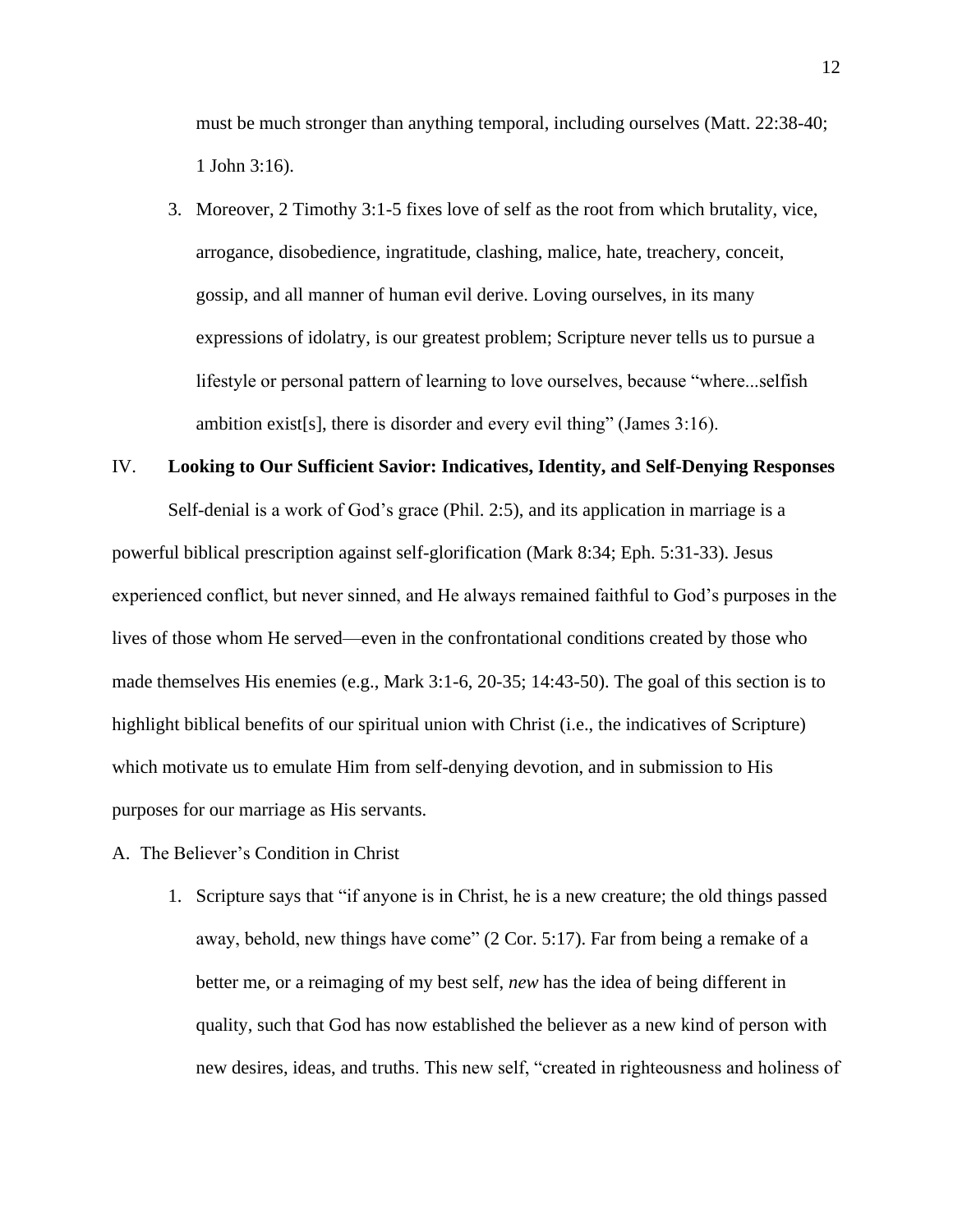the truth" (Eph. 4:24), "as it is nourished and developed, helps believers gain victory in the battle against sin and conforms them to the image of Jesus Christ."<sup>24</sup>

- 2. As believing couples strain against the temptations of remaining sin and strive towards holiness in the power God supplies (Col. 1:29), they need to carefully conclude that "one died for all, therefore all died, and he died for all, so that they who live might no longer live for themselves, but for Him who died and rose again on their behalf" (2 Cor. 5:14-15).<sup>25</sup>
- 3. Dead people do not sin! Our death in Jesus released us from sin's authority, so that sin no longer has a claim or a power over us. That is our new status in God's eyes as it relates to our former selves. And yet, just as we are dead to sin through Jesus's crucifixion, we are also spiritually alive in Him through His resurrection.
- 4. Romans 6 is a running treatise on the death/life paradox characterizing believers in their spiritual union with Jesus. What happened to Jesus in His death and resurrection happened to every believer, so that we are dead to sin and alive to God in Jesus Christ.<sup>26</sup> It is vital that couples calculate and participate in the new life Christ is for

<sup>26</sup> Thomas, *Who Am I?*, 22.

<sup>24</sup> John MacArthur, *2 Corinthians*, The MacArthur New Testament Commentary (Chicago: Moody Publishers, 2003), 196.

<sup>&</sup>lt;sup>25</sup> Theologically, our spiritual union with Jesus makes selflessness a reality, as Paul Barnett explains, "The "no longer" signals the turning point of the aeons from the "former" to the "new" creation (cf. Isa 43:18) and from the "old" to the "new" covenant (see 3:3–6). Thus, the solidarity of humankind with Adam in his sin (cf. Rom 5:10), that is, his self-centeredness, is broken. Those who belong to Christ *no longer* live for themselves but for him. Because Paul lives for Christ, not himself, he lives and dies for the Corinthians (v. 13; 4:12, 15)." Paul Barnett, *The Second Epistle to the Corinthians*, The New International Commentary on the New Testament (Grand Rapids, MI: Wm. B. Eerdmans Publishing Co., 1997), 292–293. Also, "*He died for everyone*... Paul here refers to those who no longer live under the power of the life of "self" (lit., "flesh," *sarx* [4561, 4922]; see Rom 8:1–9; Gal 5:16–21), but live the new life of Christ, 'who died and was raised for them' on their behalf. Reminding the Corinthians that Jesus died for all his people, Paul insisted that the same people are summoned to die with and in him... This is not a physical death, but a spiritual one in the sense of denying one's selfish interests and desires." Ralph P. Martin and Carl N. Toney, *2 Corinthians*, vol. 15, *Cornerstone Biblical Commentary: 1 Corinthians, 2 Corinthians* (Carol Stream, IL: Tyndale House Publishers, 2009), 316–317.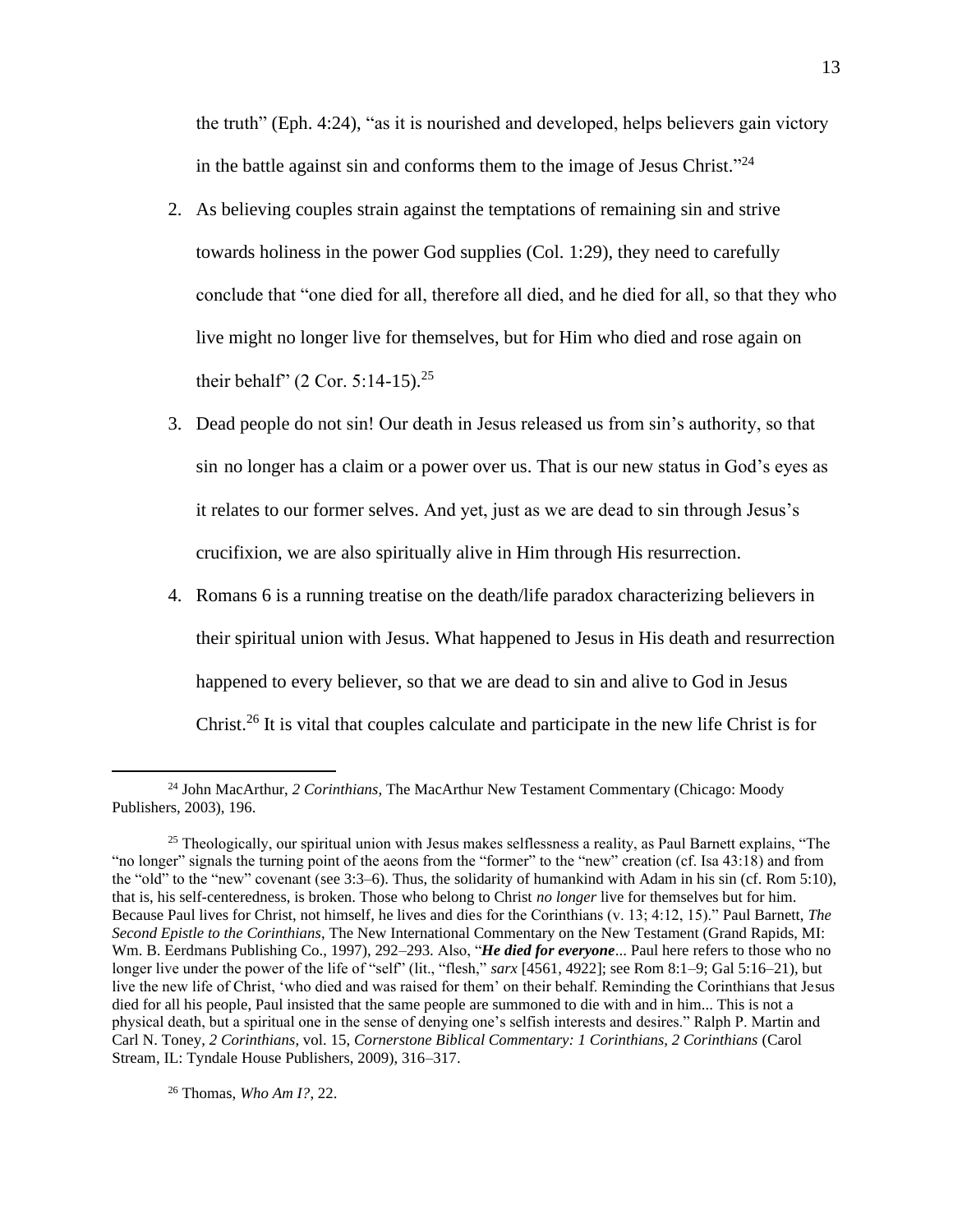them. He is the life, so that the life we now live is not ours but His—His gift of life is Himself living and abiding in us (John 14:6; 15:1-11; Gal. 2:20).

- B. The Believer's Calling in Christ
	- 1. It is not self-reliance but Savior-reliance that we are called to cultivate. Indeed, in Jesus's paradigm of followship, the intentional loss of self is the only way to gain life (Mark 8:34ff.). When He calls us to deny ourselves, it is not "the denial of something to the self, but the denial of the self itself." $^{27}$
	- 2. Jesus modeled this self-denial on behalf of God and the church, and the Bible calls believers to emulate His submission, humility, and sacrificial service (Phil. 2:8; Eph. 5:21). The pathway for experiencing unity in marriage corresponds to the way unity is cultivated in the church; each spouse must strive in God's power to do "nothing from selfishness or empty conceit, but with humility of mind regard one another as more important than yourselves; do not merely look out for your own personal interests, but also for the interests of others" (Phil. 2:3-4). In verses 6-7 Paul put forward Jesus as our example in humbling and denying Himself in His sacrificial service to others.<sup>28</sup>
	- 3. In response to a conflict among the disciples where they were pressing their agendas through pride, envy, and indignation Jesus admonished them with two parallel calls to heaven's higher ways of selflessness (Mark 10:43-45).

<sup>27</sup> Ernest Best, *Following Jesus: Discipleship in the Gospel of Mark* (Sheffield, Department of Biblical Studies, The University of Sheffield: J.S.O.T. Press, 1981), 36, quoted in R. T. France, *The Gospel of Mark: A Commentary on the Greek Text*, New International Greek Testament Commentary (Grand Rapids, MI: W.B. Eerdmans, 2002), 340.

<sup>28</sup> Collin Hansen and Jonathan Leeman, *Rediscover Church: Why the Body of Christ is Essential* (Wheaton, IL; Crossway, 2021), 143.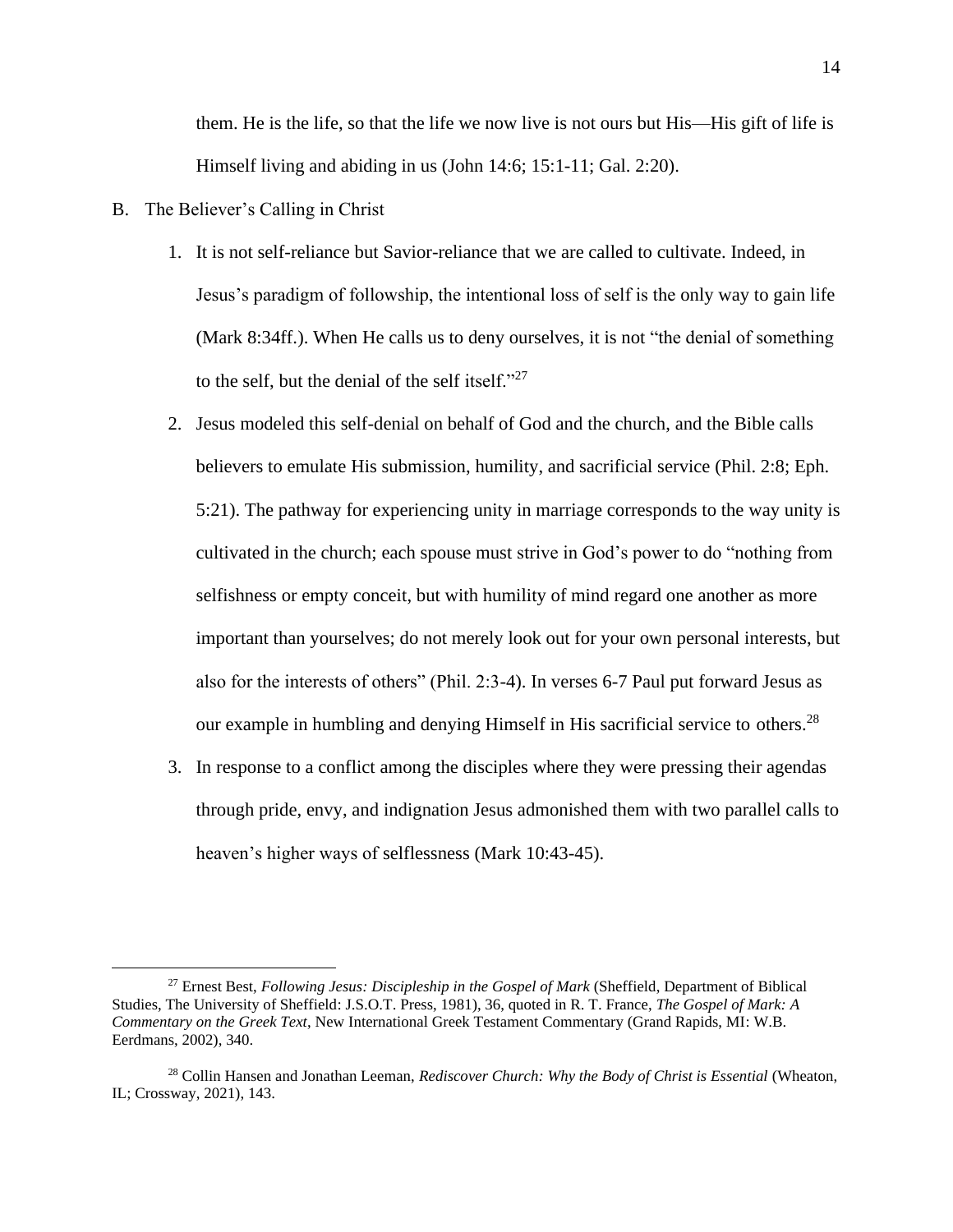- a) The first is summed up with "whoever wishes to become great among you shall be your servant; and whoever wishes to be first among you, shall be slave of all" (Mark 10:43-44). The higher ways of heaven dictate that the "preeminent virtue of God's kingdom is not power, not even freedom, but service."<sup>29</sup>
- b) In the second, Jesus said of Himself, "For even the Son of Man did not come to be served, but to serve, and to give His life a ransom for many" (Mark 10:45). As followers of Jesus, husbands and wives are called to serve each other, because it is the nature and way of the Lord who lives in them and calls them to joyful obedience. 30
- C. The Believer's Conduct in Christ
	- 1. Condition, calling, and conduct come together as the apostle Paul urges that as we "have received Christ Jesus the Lord, so walk in Him" (Col. 2:6) And in verse 10, Paul tells us we have been brought to fullness (completeness) in Christ. We can live out of what we already possess: the spiritual riches of the fullness of Jesus.<sup>31</sup>
	- 2. Couples sacrificially serve each other from their rich spiritual resources of the new self, "which in the likeness of God has been created in righteousness and holiness of the truth" (Eph. 4:24). We are drawing on the resources of Christ's life in us (the new self) so that we are putting our devotion for Jesus into motion.

<sup>29</sup> James R. Edwards, *The Gospel According to Mark*, The Pillar New Testament Commentary (Grand Rapids, MI; Leicester, England: Eerdmans; Apollos, 2002), 326.

<sup>30</sup> Ibid.

<sup>31</sup> Allan Chapple, *True Devotion: In Search of Authentic Spirituality* (London: The Latimer Trust, 2014), 230.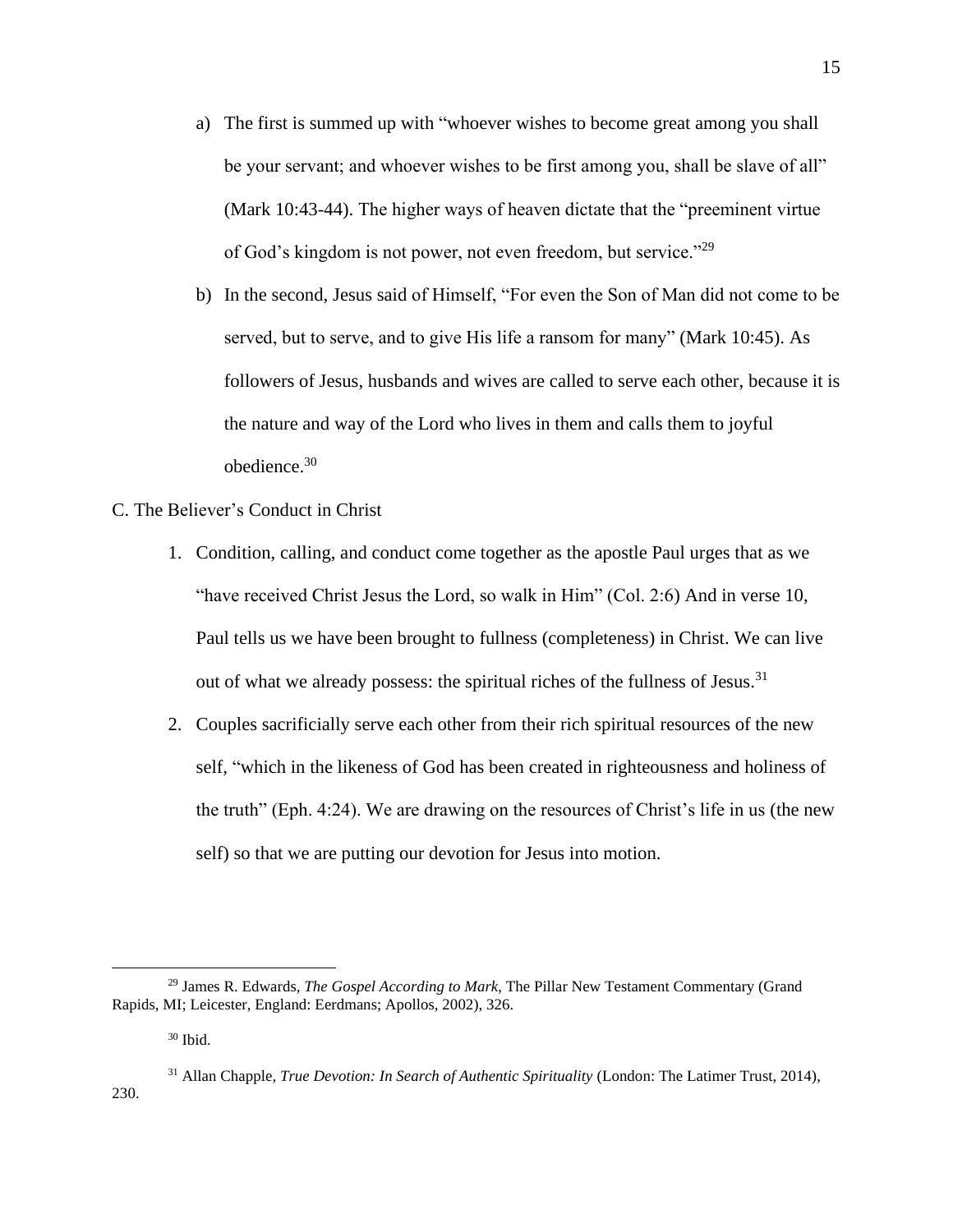- 3. Thus, what we say and do in relationship to our spouse is drawn not from the resources of a healthy self-esteem nor from a sense of our own worthiness, but from the treasures of our fullness in God's Son who is living in us to sanctify (shape and sustain us) in His likeness (Rom. 8:28; 2 Cor. 3:18).
- 4. Our worthiness is the gracious consequence of God loving us and imputing the righteousness of Jesus to us (1 John 4:19; Phil. 3:9). Our emphasis on Jesus as our righteousness and our focus on His worthiness being credited to us by grace through faith form the basis for our obedience as servants to one another. Our selfless responses to one another overflow from our life being rooted and grounded in the love and grace of Christ and being filled up to all the fullness of God (Eph. 3:17, 19).
- 5. It is Jesus we are to focus our hearts and minds on, it is Him we are to look to, trust in, adore, and consider worthy to receive all glory, honor, and praise (Col. 3:1-2; Rev. 5:13). We are made worthy in Him, and we live and move and have our being in Him (Acts 17:28). Thus, we are privileged to be imitators of God as His beloved children; we are to walk in love, just as Christ also loved us and gave Himself for us (Eph. 5:1-  $2$ .<sup>32</sup> The wonderful reality of our new life in Christ is that we are now able to obey.

# V. **Looking to the Sufficient Scripture: Imperatives, Identity, and Self-Denying Responses**

What Jesus has worked *in us by grace* must be worked *out of us by grace* to the greater glory of God. We are called to strive in holiness, so that *who* we are in Christ becomes *how* we live for Christ. The primary aim of this section is to encourage couples to view their responses

 $32$  Christians maintain their individual identities even in their union with Christ. Allan Chapple's emphasis on the "mutual in-ness" of our union with Jesus is helpful: "We are in the Lord, and He is in us. But at the same time, we must be careful that we do not give the impression that this union involved some kind of merging of identities…. The relationship is not one in which our personal identity disappears; rather, it is a real fellowship between persons." Chapple, *True Devotion*, 83. For a helpful summation of five characteristics of the believer's union with Christ, see also John MacArthur and Richard Mayhue, eds., *Biblical Doctrine: A Systematic Summary of Bible Truth* (Wheaton, IL: Crossway, 2017), 607.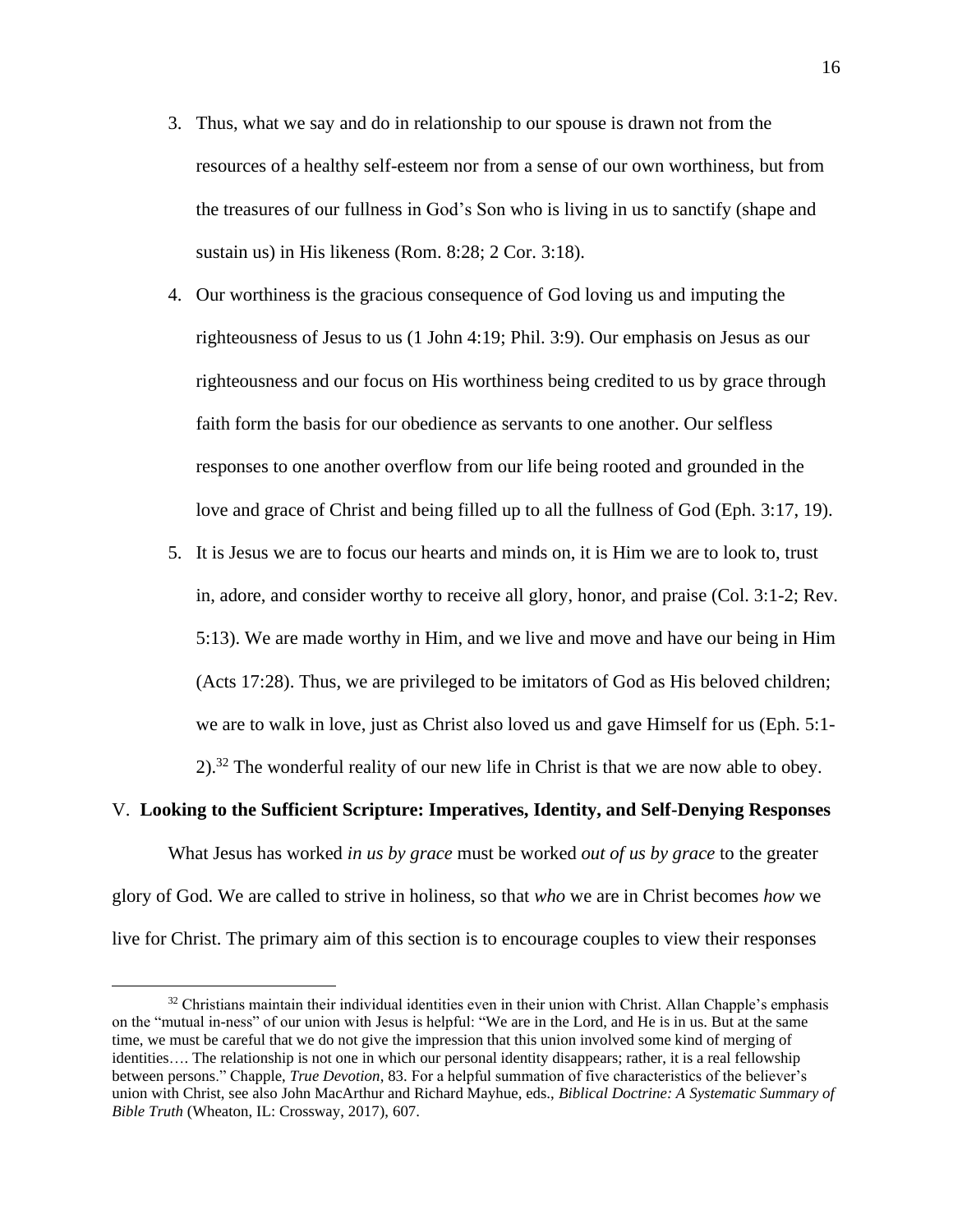during marital conflict as divinely ordained opportunities to reflect the character and will of Jesus through selfless service to one another.

- A. Loving for Christ's Sake
	- 1. Love for Jesus controls us in spiritual living as we live out what God has put in (John 15:12-17; 2 Cor. 5:14-15; 1 John 4:9-11). God's love defines a couple's spiritual union with Christ, and by God's grace that union of love is worked out in marriage as tangible expressions of selfless service to the greater glory of God. We are not commanded to live out of love for ourselves; instead, we are instructed to live in love for our Savior and to express that godly love to one another (Matt. 22:37-39; Gal.  $2:20$ ).<sup>33</sup>
	- 2. In 1 Corinthians 13:5, we see love and selflessness come together in the context of Paul's discussion of spiritual gifts—love "does not seek its own" (i.e., is not selfseeking). In 1 Corinthians 10:24 Paul commands, "Let no one seek his own good, but that of his neighbor," and in the greater context of Paul's emphases in chapters 8-10, love counters self-seeking as believers seek, not their own agendas, but that of building up, edifying, or benefitting others on behalf of Christ.<sup>34</sup>

<sup>&</sup>lt;sup>33</sup> And in terms of one's motivation to deny self and serve others, Colin Kruse adds this from 2 Cor. 5:15, "The possibility that those who have benefited from Christ's death and resurrection should revert to living for themselves is ever present, and was the path actually taken by a number of Paul's associates (Phil. 2:21; 2 Tim. 4:10). What kept Paul on the right path, and will keep us there too, is an awareness of the exceptional character of Christ's love for us. We love him and desire to live for him as we realize that he loved us and gave himself for us (Gal. 2:20)." Colin G. Kruse, *[2 Corinthians: An Introduction and Commentary](https://ref.ly/logosres/tntc68co2us?ref=Bible.2Co5.15&off=326&ctx=ied+and+was+raised.+~The+possibility+that)*, vol. 8, Tyndale New Testament Commentaries (Downers Grove, IL: InterVarsity Press, 1987), 122.

<sup>34</sup> Robert L. Thomas, *Understanding Your Spiritual Gifts: A Verse-by-Verse Study of 1 Corinthians 12-14* (Grand Rapids, MI: Kregel Publications, 1978), 73.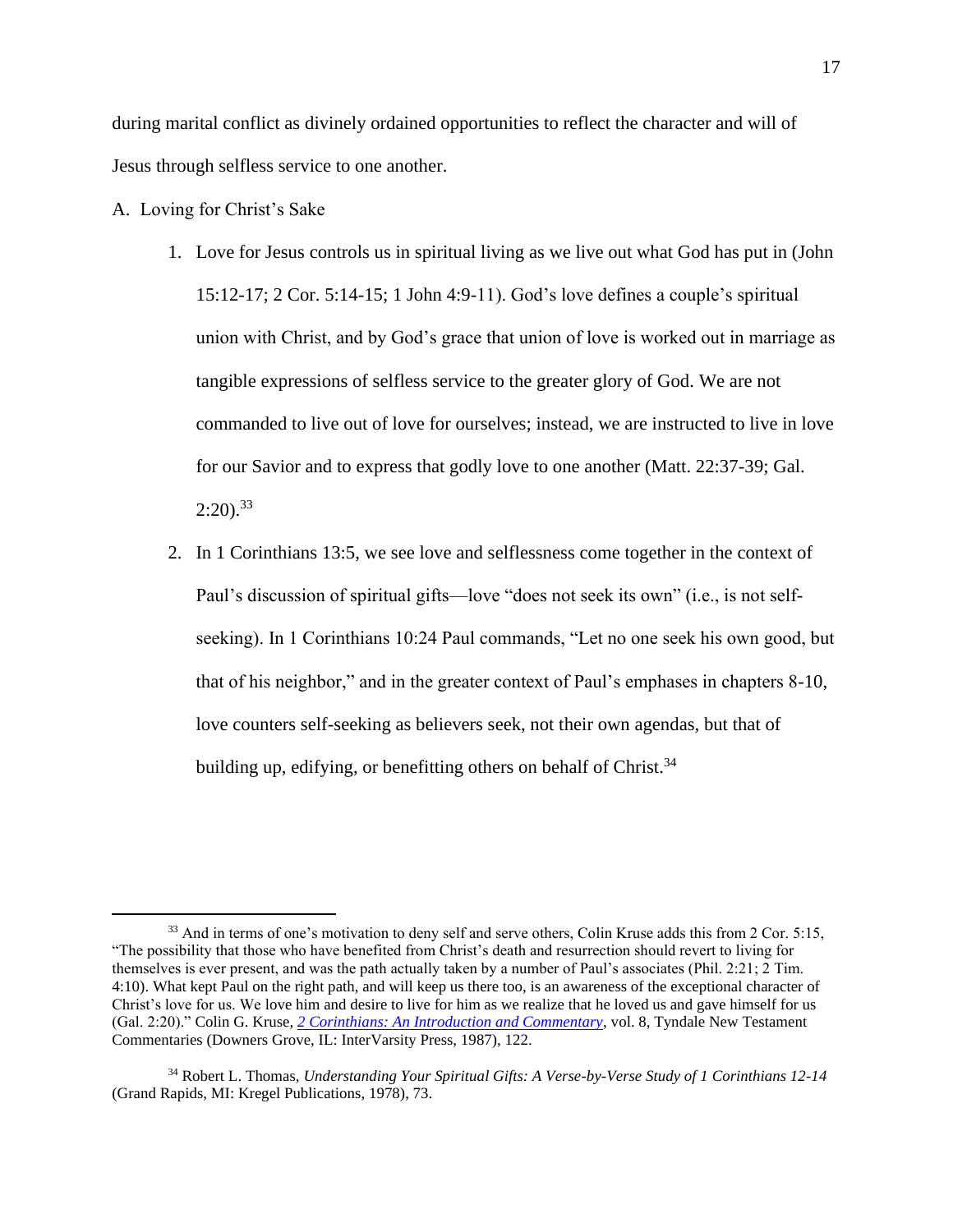- 3. While marital conflict tempts us to selfishness, couples expressing God's love to each other during conflict make an especially powerful display of denying self and loving for Jesus's sake (Mark 8:35).
- 4. The Lord Jesus commanded believers to love one another even as He loves us and gave Himself for us (John 13:34; cf. 1 John 4:10-11). As we show His love to each other we give credible testimony that we belong to Him. Our acts of love reflect the love Christ has for us.
- 5. Paul commanded wives and husbands to love each other in ways Jesus shows His love for them (Eph. 5:21-25; 33).
- 6. Because He loves us, Jesus desires our joy (John 15:11; 17:13). The mutual intimacy which God's love brings to marriage means that couples can experience a love which finds shared joy in the joy of the other. $35$
- 7. The world prioritizes personal happiness and deems getting one's own way as essential in this pursuit. Conversely, the love of the Lord compels us to selflessness as we set ourselves to be helpers of the joy of our spouse, and as we find joy in the joy they experience  $(2 \text{ Cor. } 1:24; 2:3).^{36}$
- B. Submitting for Christ's Sake
	- 1. God tells all believers to be in a humble attitude of mutual submission to each other in the fear of Christ (Eph. 5:21). Without mutual submission and deep reverence for

18

<sup>35</sup> Jim Berg, *Changed into His Image: God's Plan for Transforming Your Life* (Greenville, SC: BJU Press, 2000) 117.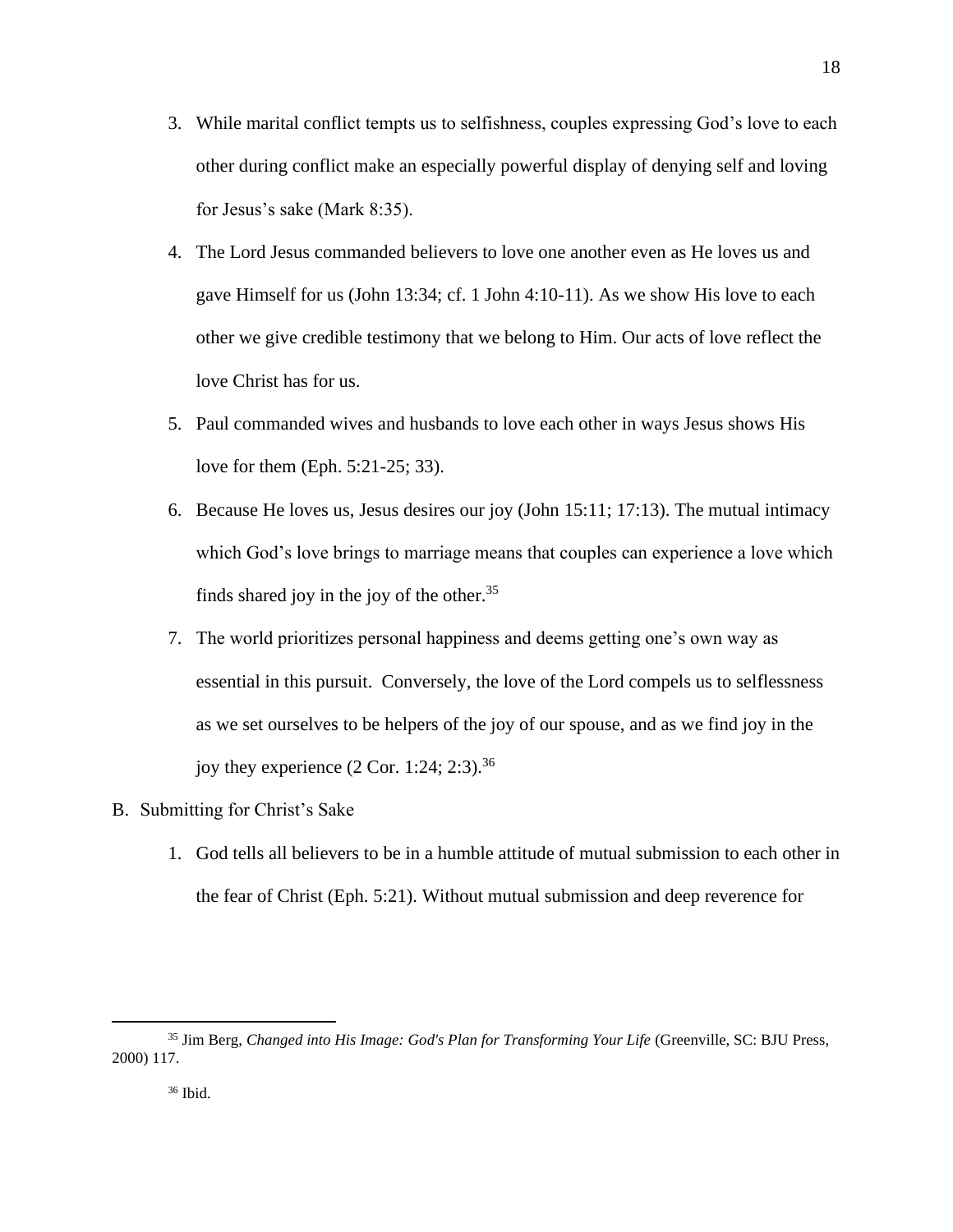Jesus, marriage (indeed, any relationship) devolves into "power plays that bring dysfunction."37

- 2. The instructions Paul gives in Ephesians 5:22 6:9 regarding godly relationships depend on this heart attitude of Spirit-filled submission in respect for Christ. The Greek word, *hupotasso*, translates as "be subject" (submit to) in the NASB. It has the idea of "relinquishing one's rights to another."<sup>38</sup> This is the way of Spirit-filled living, where a husband seeks to build up his wife while he descends in humility, and viceversa.<sup>39</sup>
- 3. A contrite, submissive, meek, and humble heart carries the expulsive power of an attitude of ongoing repentance (sensitivity to turn from personal sin) as a foundational response to God in marital conflict. This submissive response to the Lord and His will becomes the tap where a couple can drink in the goodness of God in expressions of heartfelt service to each other.<sup>40</sup>

#### C. Serving for Christ's Sake

1. Creed and conduct come together in beautiful and powerful portraits of selfless service in Romans 12-15.<sup>41</sup> While Paul's instruction in these chapters is not specific to marriage, it is certainly applicable in principle to husbands and wives.

<sup>37</sup> Darrell L. Bock, *Ephesians: An Introduction and Commentary*, ed. Eckhard J. Schnabel, vol. 10, Tyndale New Testament Commentaries (London: Inter-Varsity Press, 2019), 167.

<sup>38</sup> John F. MacArthur Jr., *Ephesians*, MacArthur New Testament Commentary (Chicago: Moody Press, 1986), 276.

 $39$  Ibid.

<sup>40</sup> A. Craig Troxel, *With All Your Heart: Orienting Your Mind, Desires, and Will Toward Christ* (Wheaton, IL: Crossway, 2020), 117-118.

<sup>41</sup> John Stott, *Romans: God's Good News for the World* (Downers Grove, IL: Intervarsity Press, 1995), 317.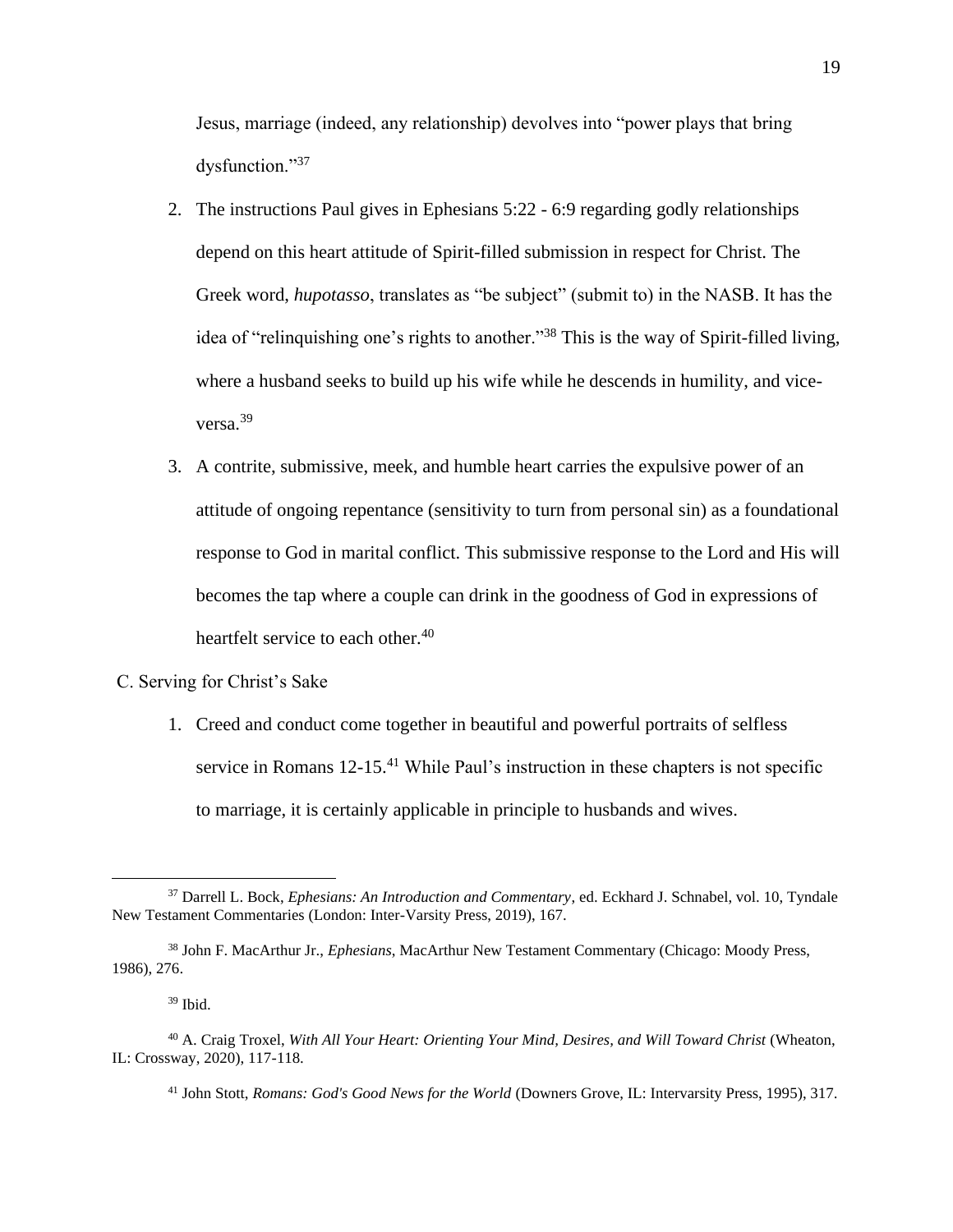- 2. In Romans 15:1-3 Paul speaks about a spiritually mature Christian bearing the weaknesses of a less mature Christian. While a couple might share relatively equal levels of spiritual maturity, during marital conflict, any sinful behavior demonstrates weakness in that moment and in that issue. This is a time for bearing with one another in a spirit of gentleness (Gal. 6:1) and Paul offers several important spiritual characteristics to help in that process.
	- a) Honoring one another: He calls on the spiritually stronger person to help the sinning (or weaker) person carry that weakness, "by not being critical or condescending and by showing respect...".<sup>42</sup> It has the idea that "We should put our shoulders under these failings, and meaningfully help our weak fellowbelievers to carry them."<sup>43</sup>
	- b) This is not an acceptance of sinful behavior, but an effort to refrain from selfish responses and to be "devoted to one another in brotherly love [and to] give preference to one another in honor" (Rom. 12:10).
	- c) Humbling ourselves: Paul adds, "... and not just please ourselves. Each of us is to please his neighbor for his good, to his edification." This is selflessness which carefully and patiently considers a response or action which will be in the best interest of the other person, especially considering their particular display of weakness.

<sup>42</sup> John MacArthur, *Romans 9-16*, The MacArthur New Testament Commentary (Chicago: Moody Publishers, 1994), 308.

<sup>43</sup> William Hendriksen, *Romans: Exposition of Paul's Epistle to the Romans*, New Testament Commentary (Grand Rapids, MI: Baker Book House, 1981) 469.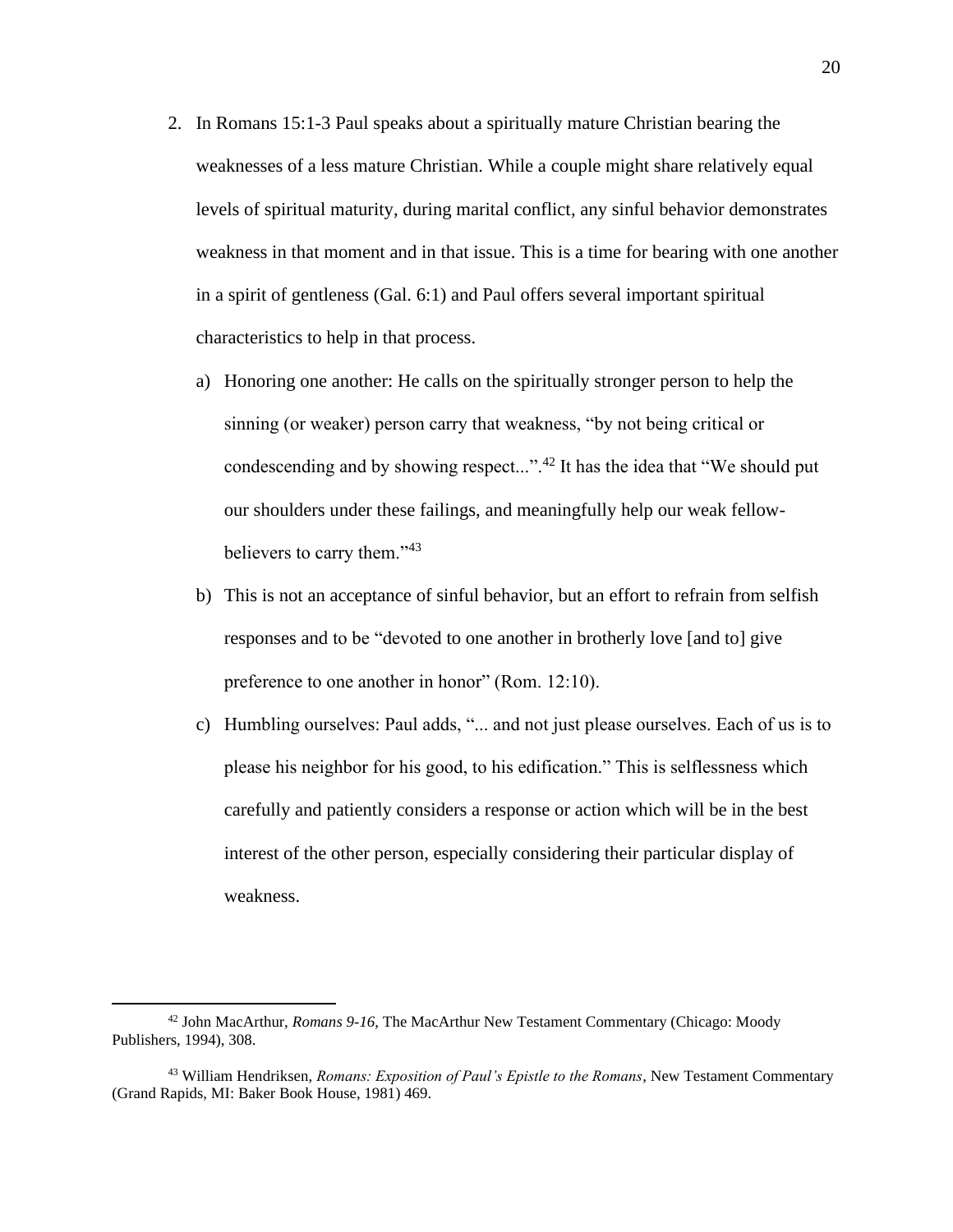- d) Following Jesus's example: Paul then uses the example of Jesus in verse three to point out that even the Lord did not seek His own best or pleasure, but He willingly submitted Himself to serve what was best in the sight of God the Father in Christ's redemptive mission on earth.
- 3. Following on a series of injunctions in Romans 12 where Paul calls on believers to live holy lives and offer selfless service to others, even to those who hurt us in various ways, he sums up his instructions with "Do not be overcome with evil, but overcome evil with good" (12:21).
	- a) To sin against our spouse for being sinned against is to double the sin (to compound it) and to be overcome by it in that situation.
	- b) But to overcome evil with good is to take the offensive against personal sin and to overcome what is threatening the good of serving Christ and others in a spirit of  $love.<sup>44</sup>$
- 4. Christian couples can find themselves struggling in cycles of selfishness which have been reinforced in repeated episodes of conflict over time; Romans 13:14 can offer them a way out of this cycle of sin to which they default and even come to expect.
	- a) To "put on the Lord Jesus Christ" means to put into practice a believer's new spiritual identity, to outwardly wear the spiritual clothes of our union with Jesus.<sup>45</sup> It pictures a person donning the divine clothing of the virtues of Jesus as we become more like Him in attitude, word, and deed.<sup>46</sup>

<sup>44</sup> Stott, *Romans*, 337.

<sup>45</sup> Hendriksen makes putting on Christ practical, reminding us "to deck yourselves more and more with the robe of Christ's righteousness, so that whenever Satan reminds you of your sinfulness, you immediately remind him and yourselves of your new standing with God." Hendriksen, *Romans*, 443.

<sup>46</sup> MacArthur, *Romans 9-16*, 268.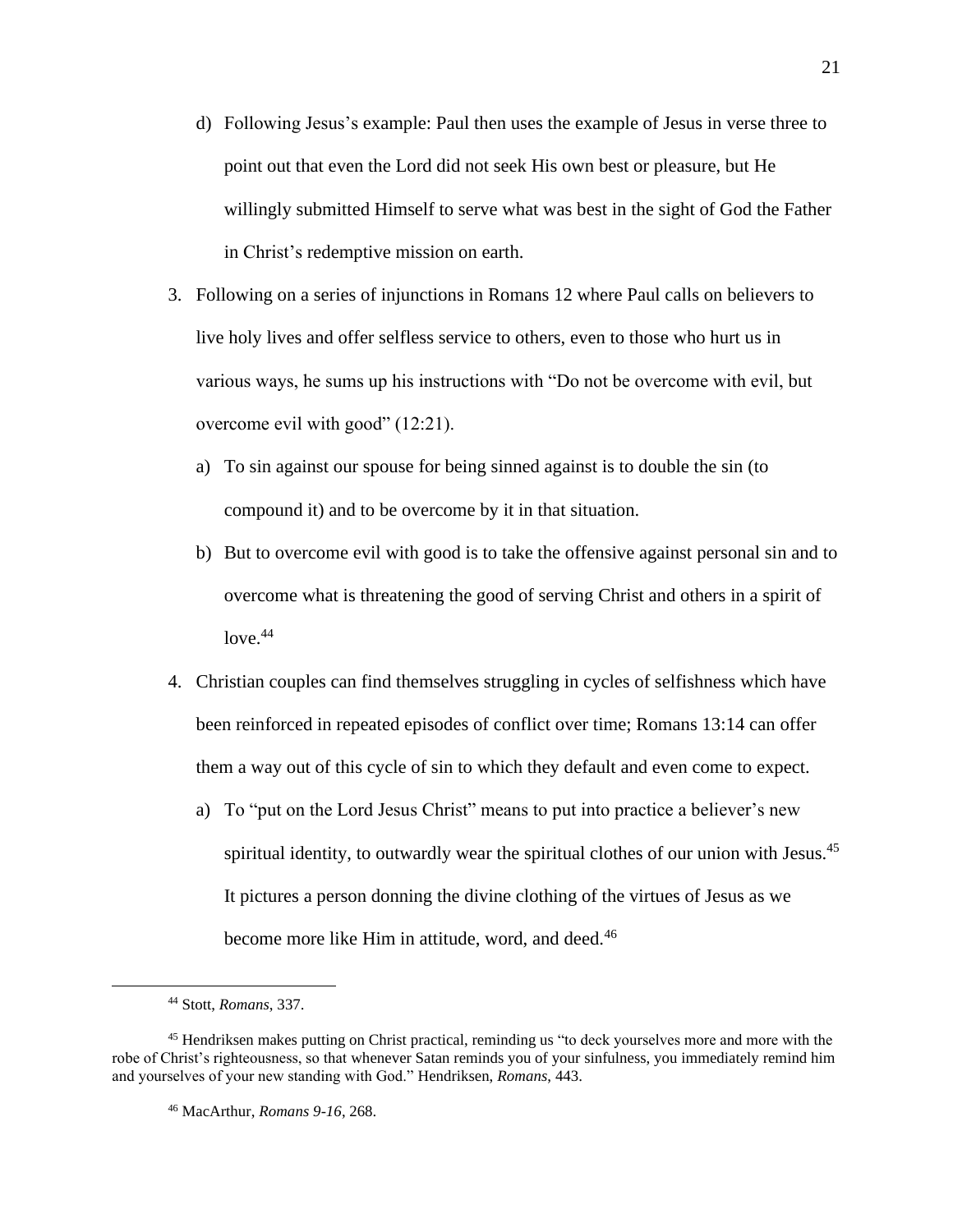b) To "make no provision for the flesh in regard to its lusts" conveys the idea of not planning for sin, of not conforming to it or of becoming comfortable with it.<sup>47</sup> Couples need to repent of wrong ideas, desires, expectations, and lists of wrongdoing that linger in their hearts towards their spouse, and which fuel the flesh and the cycle of selfishness.

#### VI. **Counseling for Selfless Service**

Biblical attitudes and actions must work in tandem to effectively expel selfishness and promote selflessness. The counterintuitive nature of self-denial calls for Scriptural strategies reflecting putting on the new self; these strategies are grounded in one's relationship to Christ and expressed in tangible acts of Christlike selflessness (combining both the indicatives and imperatives). This section outlines a three-fold approach to Scripturally putting off (expelling) selfish desires by putting on biblical selflessness, so that a believer can persevere in faithfulness to God's purposes for being an instrument of His grace in resolving marital conflict.

A. Scripture, Saints, and Selfless Service (Encouraging and Affirming Together)<sup>48</sup>

Selfishness keeps couples focused on the problems, failures, and weaknesses in their marriage. This section of the homework is designed to help them cooperate in ways God is blessing them, working to grow them in grace, and conforming them to Christlikeness. The specific emphasis is instructing a believing couple in identifying heart issues and applying Scriptural strategies for selflessly serving one another as fellow saints, sufferers, and sinners.

<sup>47</sup> Leon Morris, *The Epistle to the Romans* (Grand Rapids. MI: Wm. B. Eerdmans Publishing, 1988) 474.

<sup>48</sup> Michael R. Emlet, *Saints, Sufferers, and Sinners: Loving Others as God Loves Us* (Greensboro: NC: New Growth Press, 2021), 8. This section's titles are drawn from this book where the author states that these three categories are how God sees His children, are true of every Christian, ought to guide our approach to relationships, and serve as "signposts for wise love."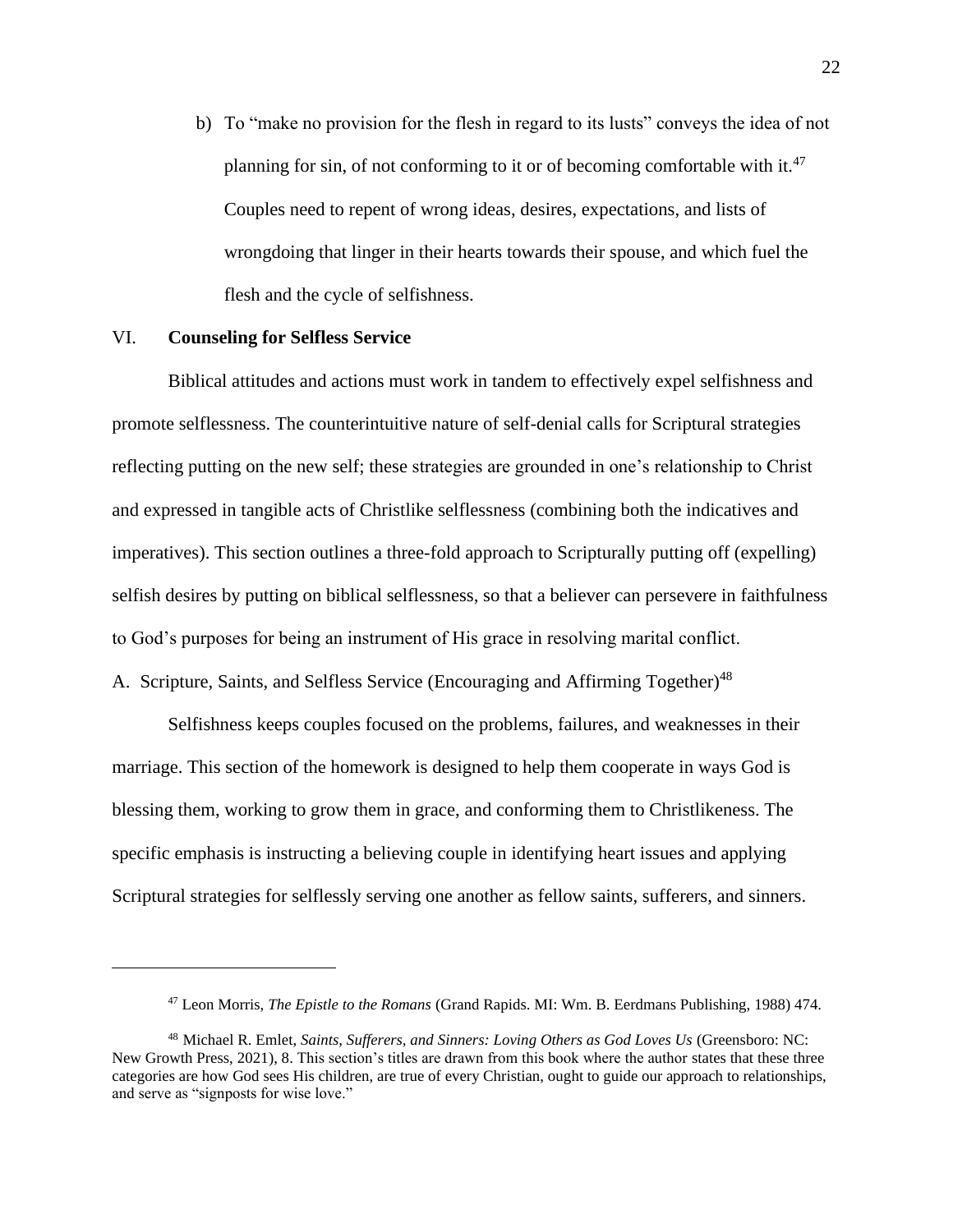- 1. In my experience, many couples do not spend time together in Scripture. Consequently, these couples generally lag in Bible study skills. Assignments designed to get them in the Word together are essential.
- 2. One basic assignment that I've used to good effect is to get them looking into Proverbs as it relates to several issues we've decided to work on.<sup>49</sup>
	- a) Having biblically identified the issues to be addressed, ask them to carefully read the first three chapters of Proverbs (together), writing down each verse which speaks directly and clearly to those issues(s). If a chapter doesn't mention the issues, then move on. I generally will identify three problems or areas of concern from the marriage (issues from each spouse) to help ensure that they will likely find at least one of these mentioned in most of the chapters.
	- b) Observe and write down all that the verse says about the issues we are discussing. Are there contrasts/comparisons being made? What is the context of your verse (those before and after)? Is the verse prescribing an action, attitude, or some aspect of warning about the issue? Basic observation questions, limited to just a few to start, are sufficient. I keep it simple, and I set them up for success by giving clear instructions that are challenging for their level of ability.
	- c) I always include the fear of the Lord as one of the topics I want them to look for because I want to talk to them about the ways Proverbs uses the fear of the Lord to remedy foolishness and sinful habits and point the way to wise living.
	- d) This is a non-intimidating exercise that gets them into the Word together and on the same page (literally) looking for and talking about God's wisdom. I flex the

<sup>&</sup>lt;sup>49</sup> The paradigm described here can apply to any book of the Bible, but I've found Proverbs to be userfriendly in this exercise, and the fear of the Lord is very helpful as a foundation for growing in grace.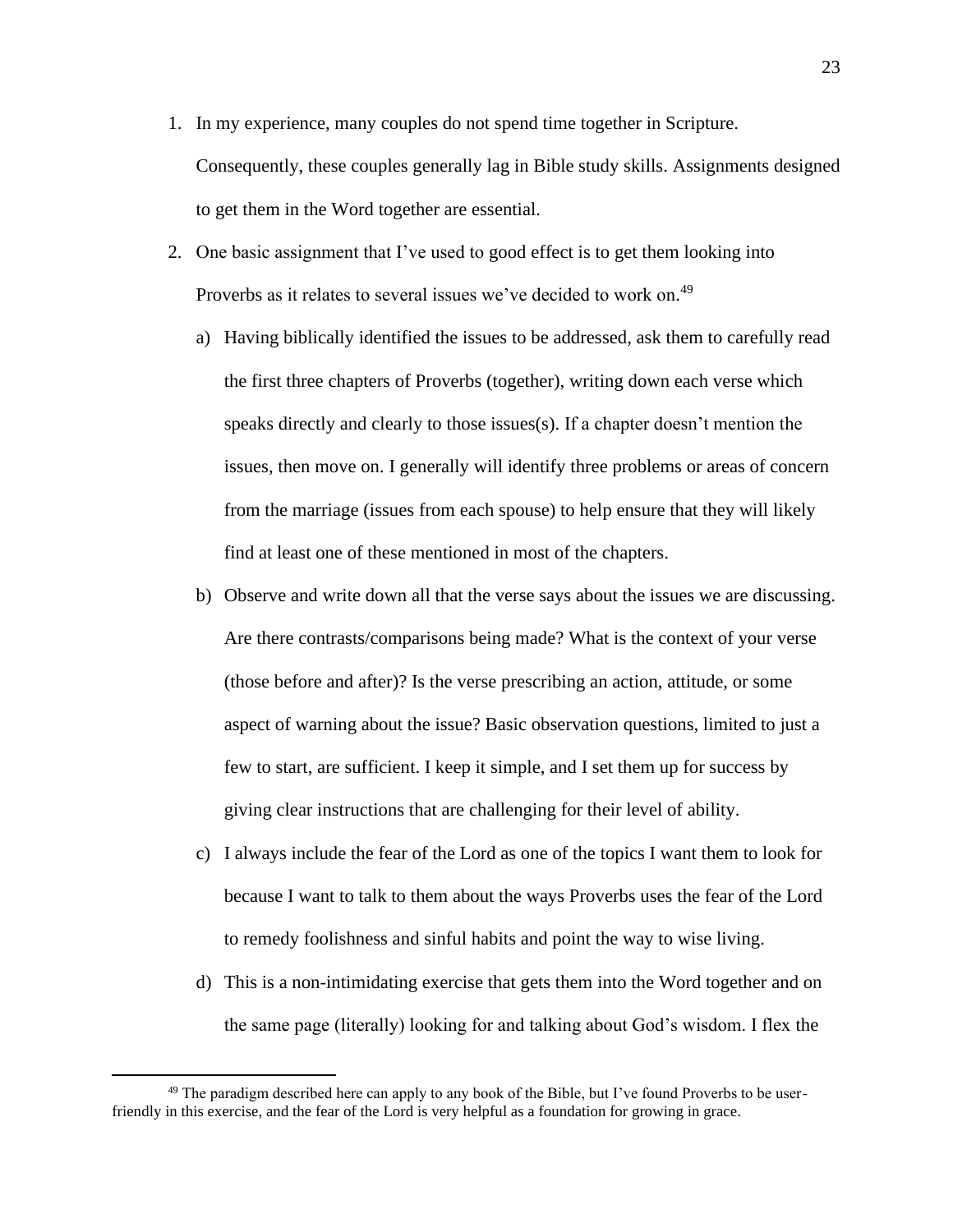discussion and emphases based on what I hear from them when we talk about the homework in session, also adjusting the guidelines to their needs.

- e) For example, if this generates discussion that devolves into blaming and criticism, I make a rule to keep that from recurring, etc. I make a point of asking them how this verse helps them better understand the issue? Then, I ask them questions about how we can apply the wisdom to their relationship?
- f) After doing this for a few sessions, and as they progress in skill and confidence, I might ask them to begin to write down how they can apply the wisdom to their marriage and/or parenting, or to come up with three ways they can support each other in walking in the fear of the Lord this next week, etc. And I praise and affirm them for every instance of support and edification they offer each other through this experience. This is helping them move from selfishness to selflessness as they share in ways to spiritually affirm each other.
- g) This can carry on through the entire book, or I might suspend it to focus on other assignments, but generally, I keep this going while assigning some sort of reading or practical exercise in applying the material.<sup>50</sup>
- h) Throughout any of these Scriptural exercises, any verse or passage can be employed for memorization. I will typically assign an anchor verse, a key verse that captures the main idea of the passage and/or my emphasis for the homework.

<sup>&</sup>lt;sup>50</sup> Reading and answering questions from sections of the following books can be helpful adjuncts to Scripture assignments: Stuart Scott, *The Exemplary Husband*; Michael R. Emlet, *Saints, Sufferers, and Sinners* (Greensboro: NC: New Growth Press, 2021); Ken Sande, *Peacemaking for Families* (Carol Stream, IL: Tyndale House, 2002); Wayne A. Mack, *Your Family God's Way* (Phillipsburg, NJ: P & R Publishing, 1991).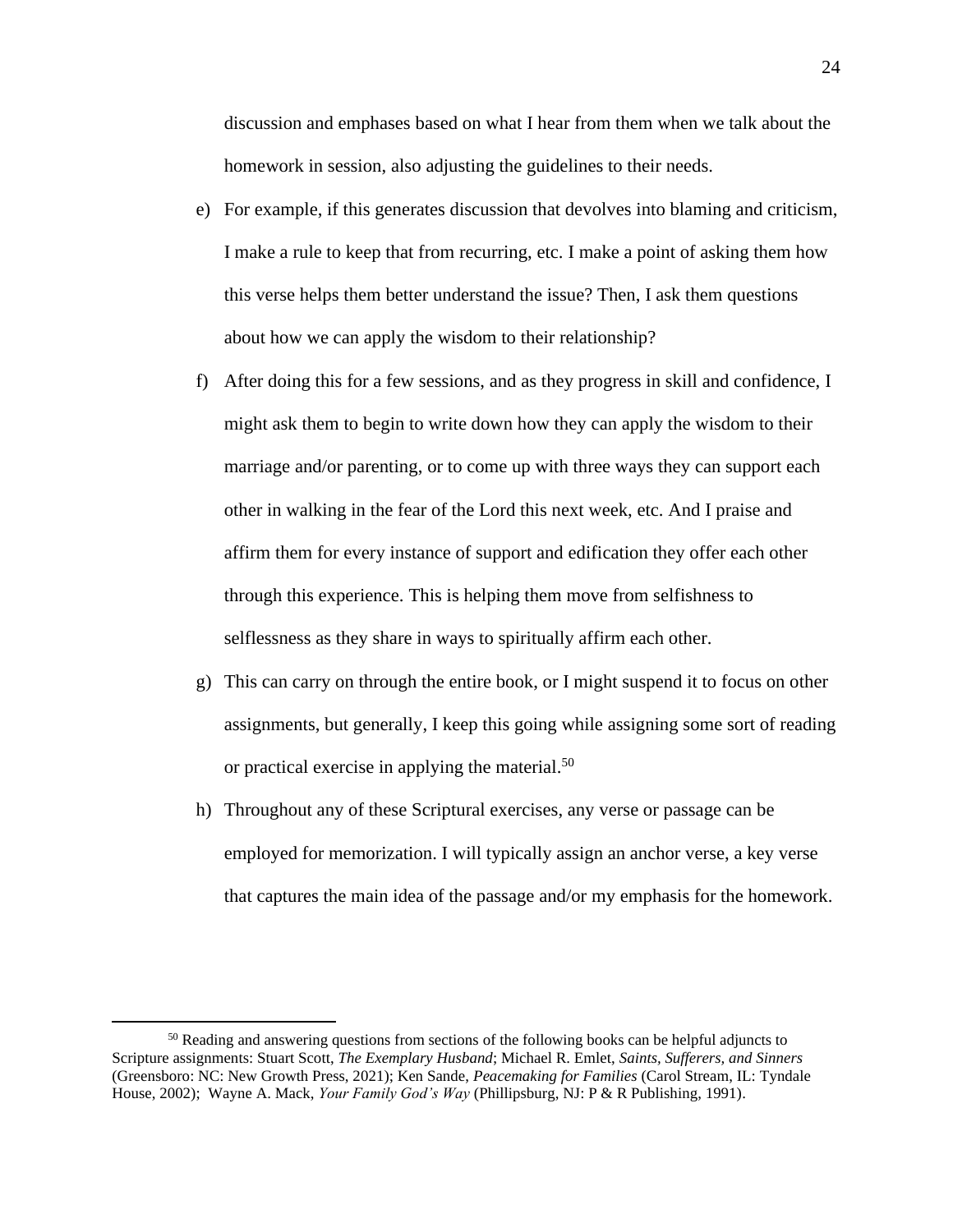- 3. Couples need to recognize worshiping together as a matter of everyday life. I want to help them work together in this as saints, as fellow heirs of the grace of life (1 Pet. 3:7). I share with them some of the biblical mandates which speak to offering ourselves in worship to God in all we are and do for His glory (Rom. 12:1-2; 1 Cor. 10:31; Col. 3:17). These passages can also be used as homework assignments with questions to help them glean the main ideas and apply the text to their lives.
- 4. From this foundation, I can use 1 Thessalonians 5:11 as the capstone of a study of verses 1-11, applying the skills they honed during the Proverbs study. Verses 1-10 "encourage expectant and responsible Christian living" considering that Christians have been delivered from the wrath of God, here expressed on the Day of the Lord.<sup>51</sup>
- 5. This common deliverance is a gift of grace they share together in Christ. The gospel expressed in verses 9-10 is their shared heritage and the power for their relationship of serving each other. As such, they also share in the privilege and responsibility of living in their marriage as a gift of thanks to God - are they laboring in love together toward that end and making the best use of this common gift, together?
- 6. Here again, the emphasis is on the application of the gospel as an expulsive force against selfish patterns they've formed over time. The truth of their joint union in Christ and their oneness of spirit unites them in the greater enterprise of glorifying God *together* as they serve one another (Gal 3:28-29; 1 Pet. 3:7).<sup>52</sup>

<sup>51</sup> D. Michael Martin, *1, 2 Thessalonians*, vol. 33, The New American Commentary (Nashville: Broadman & Holman, 1995), 169.

<sup>52</sup> *Saints, Sufferers, and Sinners*, page 34, offers a good characterization of Emlet's emphasis on highlighting God's good works of grace in each other. This list can serve several helpful purposes: it can give couples tangible expressions of the aim of serving each other as saints; it can help couples better understand the process of applying selflessness to marriage; and it is a good blend of how couples can love, know, speak, and do in conjunction with the overall approach found in Paul David Tripp, *Instruments in the Redeemer's Hands* (Phillipsburg, NJ: P & R Publishing, 2002).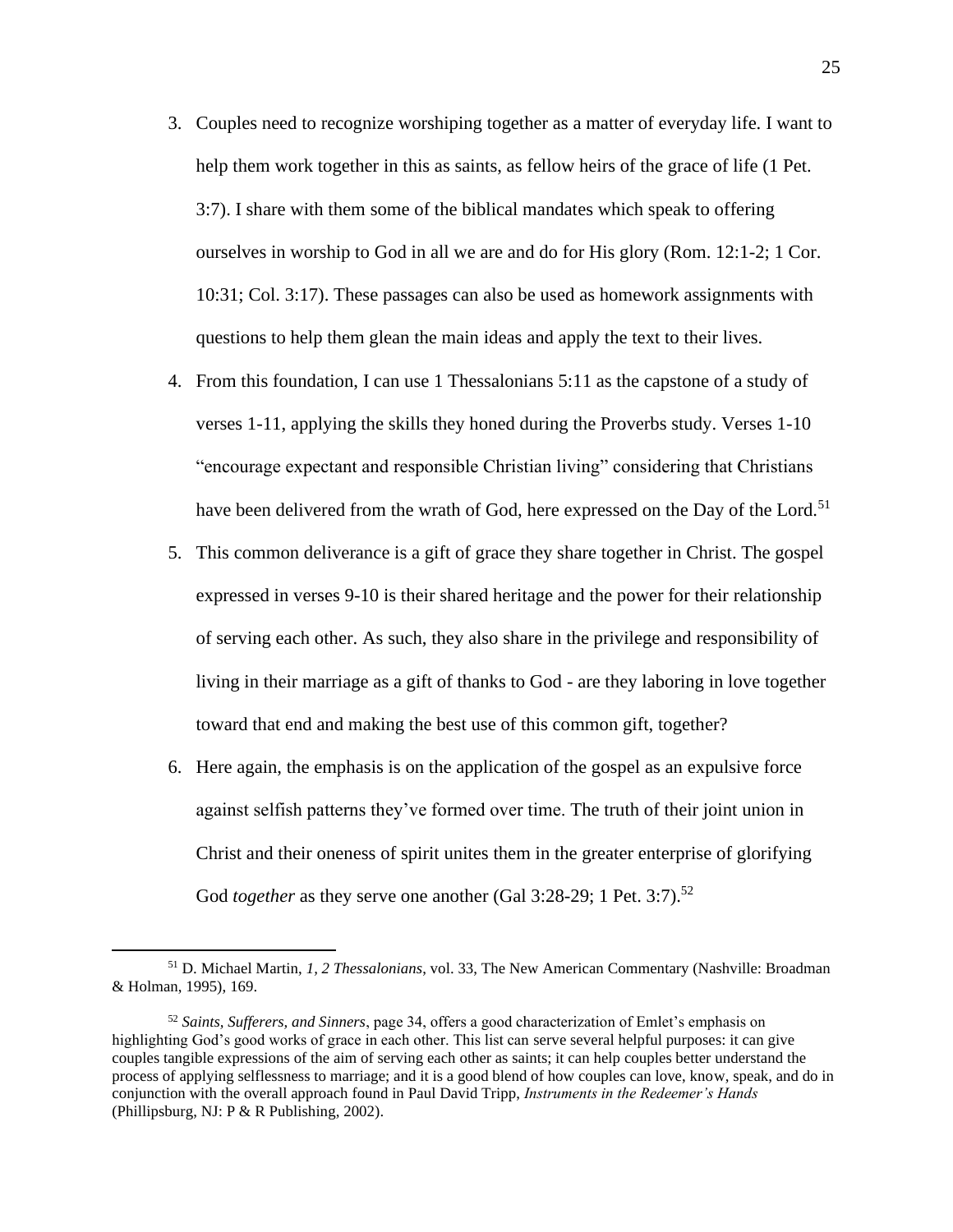- 7. Ephesians 5:21-33 is a key passage for helping couples grasp God's love as it applies to husbands and wives engaging in selfless service aligned with Jesus' love and sacrificial service. Other passages can reinforce the character of Christ's love and submission and offer examples of a put-off and put-on motif (e.g., 1 Corinthians 13:4- 8, Philippians 2:1-11, and Colossians 3:8-14).
- B. Scripture, Sufferers, and Selfless Service (Bearing and Comforting in Weakness Together)
	- 1. 1 Corinthians 10:13 helps me connect with the pain and suffering of a couple, to show empathy, offer hope, and to begin to expose the deceitful lusts/lies lurking behind the issues of contention in their relationship. I can use this verse within the first couple of sessions, or I can wait and use it after I've done some work with them in serving each other as saints.
		- a) Having them answer, "what are the four declarations Paul makes in this verse?" will help them think a bit more pointedly about what this verse is saying.<sup>53</sup>
		- b) Questions corresponding to each declaration are designed to help them consider unbiblical ways they have been thinking about and responding to their suffering. But this exercise also shows that I'm taking time to identify and to address biblically the reality of the pain they both have suffered by the conflict.
		- c) For example, with declaration one, "No temptation has overtaken you..." questions could be, "Have you been tempted to think that your situation is unique? In what ways do you think your situation is unique? Have you been

<sup>53</sup> This approach is outlined in Tripp, *Instruments*, 312. I'll only provide an example of declaration number one here.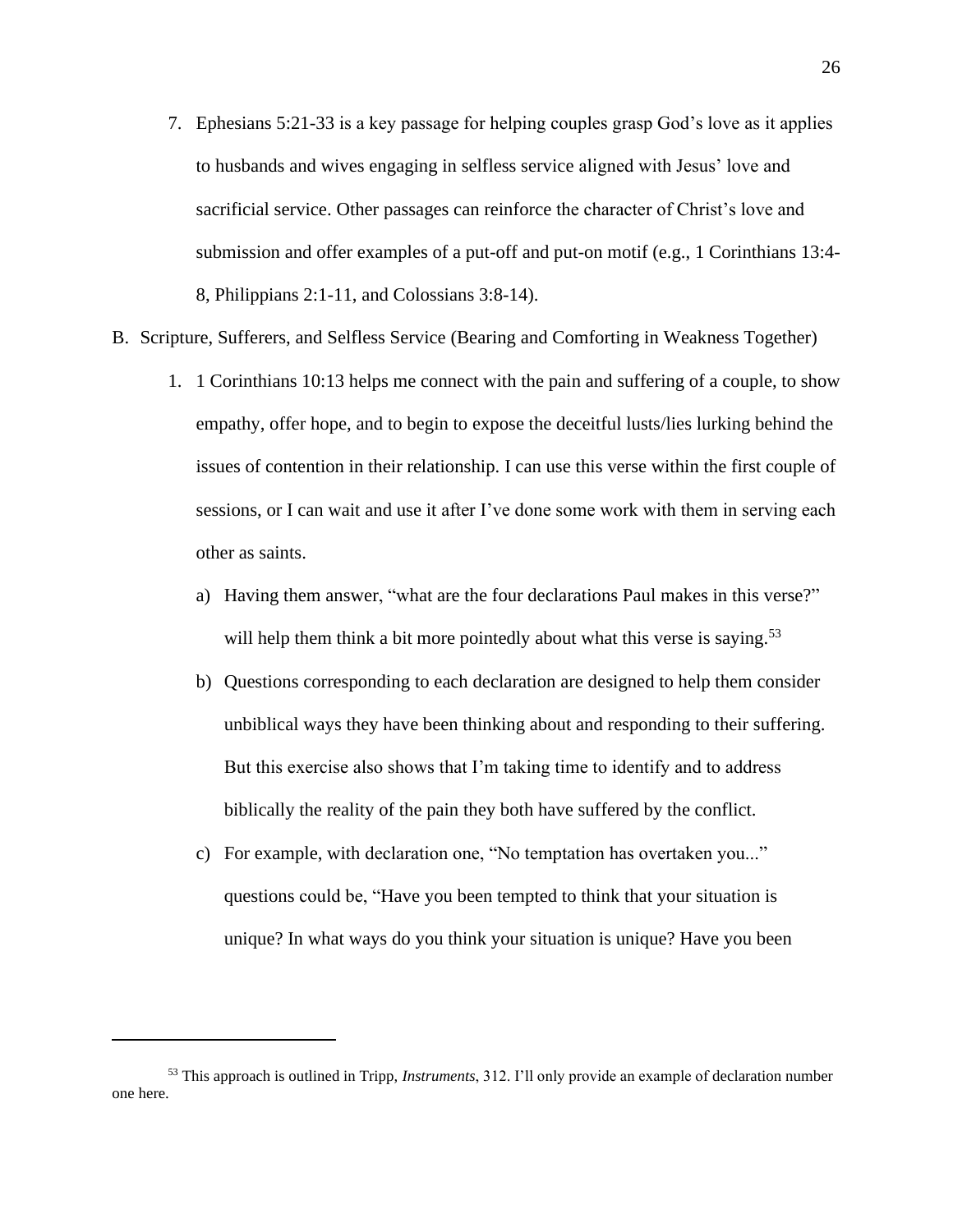tempted to think that God is punishing you, or that your suffering is somehow the result of God being mad at you?"

- 2. 1 Peter 2:18-5:10 is rich with biblical wisdom on suffering to help put into perspective aspects of suffering in a broken world among broken people. This teaching could be correlated with Galatians 6:7-8 to help balance the Bible's perspective regarding how we bring about our own suffering by consequence (i.e., by reaping what we sow).<sup>54</sup>
- 3. Due to the counterintuitive nature of selfless service in the throes of conflict, Romans 15:1-3 and Galatians 6:1-4 can combine to show Scriptural wisdom for bearing with the weaknesses of others on behalf of Christ. The central feature to be emphasized is knowing, following, and pleasing Jesus as a mutual privilege of sharing in the love of Christ.
	- a) Romans 15:1-3 is set in the context of what Paul has just talked about in chapter fourteen, that we are to bear with and not judge spiritually weaker brothers and sisters in Christ. The aim of the passage is to follow the example of Jesus and put one's shoulder under the weak brother or sister right at the point of their weakness.
	- b) Similarly, Galatians 6:1-4 encourages a husband and wife to restore each other in a spirit of gentleness and to bear each other's burdens in fulfilling the law of Christ, that is, Jesus's mandate that we humbly love each other even as He has first loved us (John 13:34; 1 John 4:19).

<sup>54</sup> Tripp, *Instruments*, 280.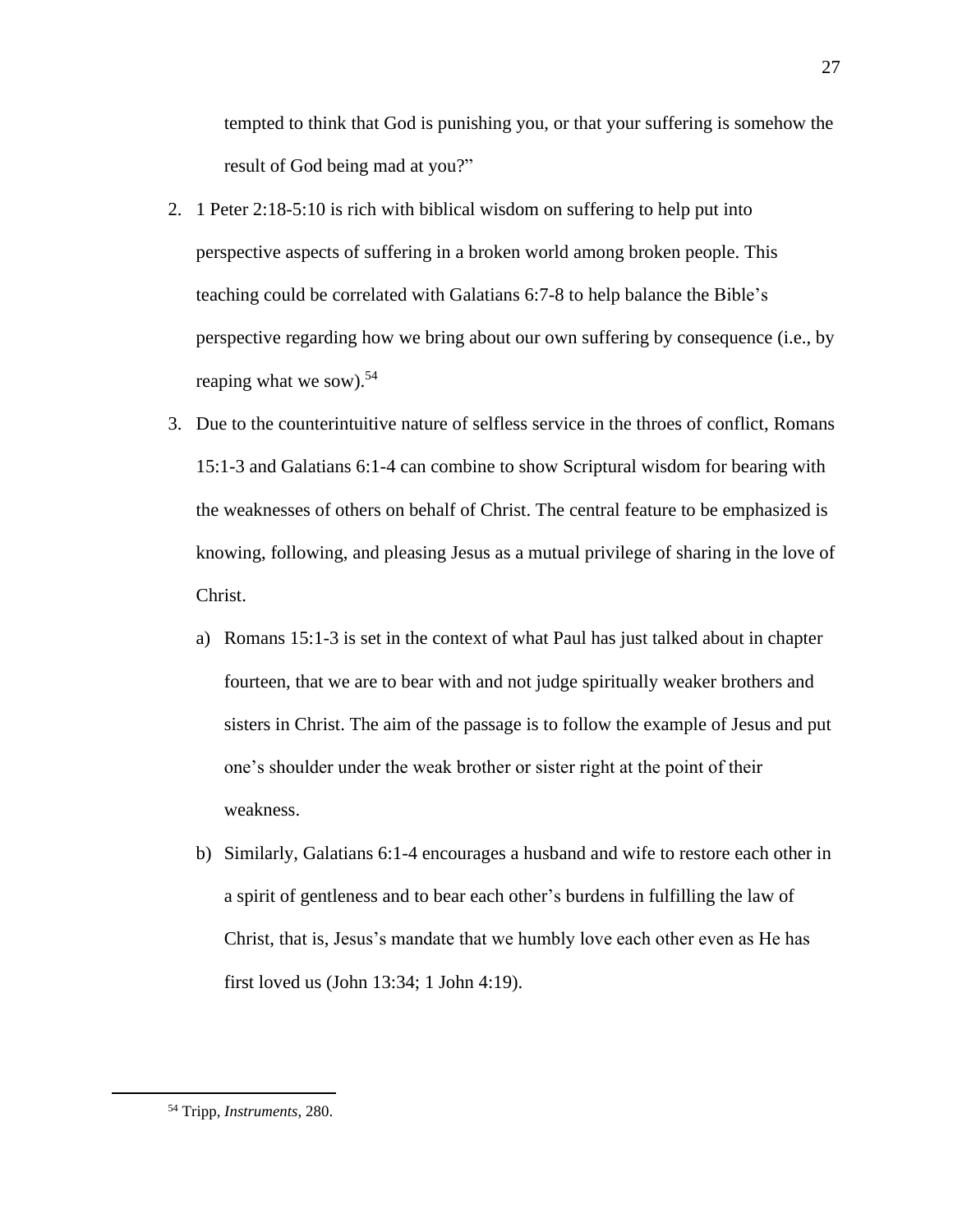- 4. This could provide an opportunity for a study in Mark 7:18-23, answering the basic question of where does sin come from? This introduces more formally the issue of our hearts as the source of sin and provides a good transition to the next section of serving each other as sinners.
- C. Scripture, Sinners, and Selfless Service (Forgiving and Repenting Together)
	- 1. Indwelling sin is a reality that Christians feel and experience but struggle to understand and successfully battle. The past can haunt couples with shame, guilt, and a sense of failure. And habitual sinful attitudes and behavior can be powerful deterrents to self-denial and sacrificial love.
	- 2. However, couples need to maintain servant's hearts toward one another in times of being sinned against. The heart is the key, and passages like Proverbs 4:23; Luke 6:39-45; Ephesians 4:17-24; and James 4:1-2 could be used successively or in combination to teach about the issues of root and fruit and how this relates to marital conflict.
	- 3. The Three Trees diagram (Appendix 3) could also be used to offer a picture of the operations in the process of moving from sinful root and fruit to love through the gospel.
	- 4. To bolster the process of understanding and foster personal application, a case study using Euodia and Syntyche can help illustrate a practical step-by-step application of love and forgiveness to being sinned against by one's spouse (Phil.  $4:2-3$ )<sup>55</sup>

<sup>55</sup> Wayne Mack and Dave Swavely, *Life in the Father's House: A Member's Guide to the Local Church* (Phillipsburg, NJ: P&R Publishing, 2006), 193-212. Chapter nine uses this case study to offer practical wisdom and application for nurturing unity in situations of conflict.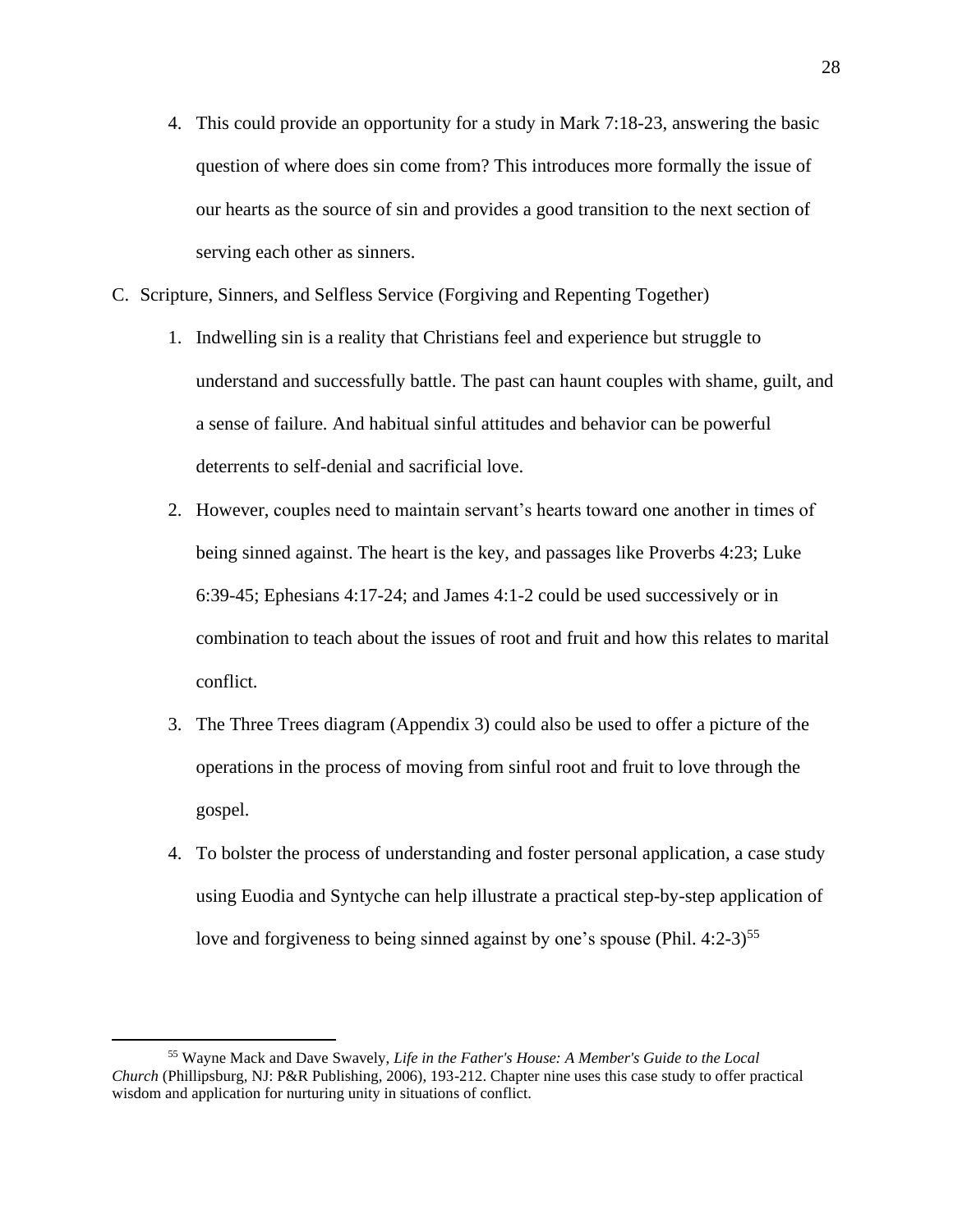- 5. In addition, Colossians 3:12-14 and James 5:16 give biblical examples of how we can encourage couples in love and forgiveness as a way of putting on the Lord Jesus Christ (Rom. 13:14).
- 5. Ecclesiastes 4:9-12 help couples unite in their focus and efforts against bitterness, resentment, malice, unforgiveness, etc., to follow through on their commitments to build up one another in the love of Christ.<sup>56</sup>
- 6. Finally, I have had good success with teaching on the fear of the Lord regardless of the issue the counselee struggles with. With a couple, this central theme of devotion to God by nurturing a high and holy reverence in one's heart for Him is of incalculable spiritual benefit. Psalms, Proverbs, and Ecclesiastes are the go-to books of Scripture for studying the fear of the Lord.<sup>57</sup>

# VII. **Conclusion**

#### A. The Example of Jesus

- 1. Mark 10:45 wonderfully summarizes Jesus's selflessness, His mission, and His heart for honoring the Father, "For even the Son of Man did not come to be served, but to serve, and to give His life a ransom of many."
- 2. The context is the disciples' disputations about having the places of honor in the Kingdom and their indignation towards James and John for being the first to ask Jesus

<sup>56</sup> Both Ken Sande, *The Peacemaker* (Grand Rapids, MI: Baker Books, 2004) and *Peacemaking for Families* are chock-full of wise counsel and practical exercises for dealing with unforgiveness, steps to forgiveness, reconciliation, biblically addressing heart issues, etc. See also Emlet, *Saints, Sufferers, and Sinners*, part four, pp.117-164.

<sup>57</sup> To help with an introductory and yet fulfilling treatment on the fear of the Lord, chapter one of *Your Family God's Way* is well-structured for creating homework assignments. From here, *When People are Big and God is Small* by Ed Welch is the definitive help for moving from the fear of man to the fear of the Lord. Welch's treatment on the fear of the Lord applied to relationships is gold.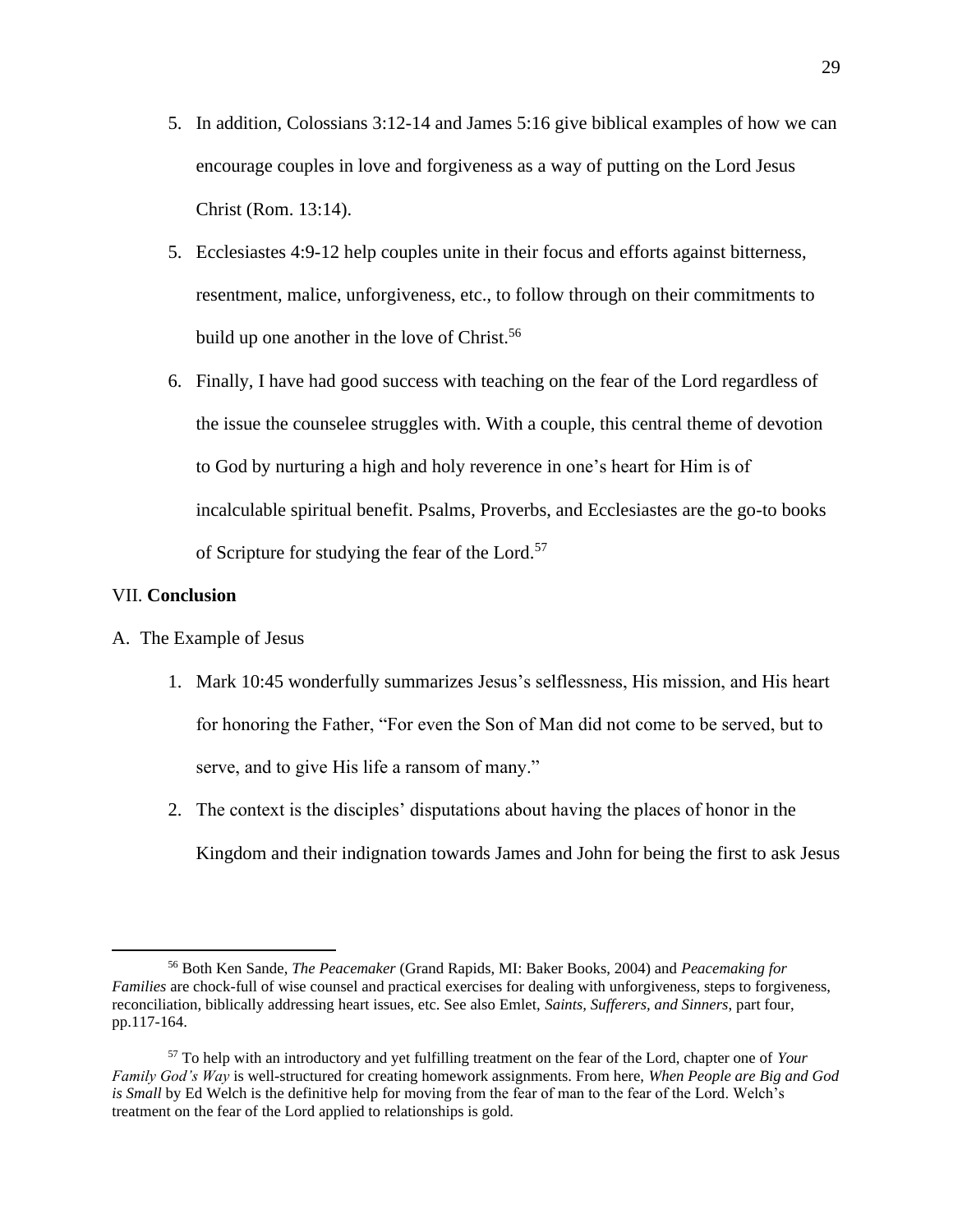for these places of honor. Their contention and conflict were pronounced displays of selfishness and a lack of love for the Lord and each other.

- 3. Jesus's rebuke and subsequent instruction in verses 42-45 made clear that the path to greatness in God's eyes is the path of selfless servanthood. It is a matter of following Him in love and faithfulness.
- B. The Exhortation of Jesus
	- 1. Set in the context of Judas's betrayal, in John 13:34 Jesus commands all who follow Him to love each other in keeping with the love He has for them.
	- 2. Paul would pick up on this same theme in Ephesians 5:1, "Therefore, be imitators of God, as beloved children; and walk in love, just as Christ also loved you and gave Himself up for us, an offering and a sacrifice to God as a fragrant aroma."
	- 3. Just as Jesus served the Father and sought to please Him, our highest motive for selflessness is pleasing the Lord by walking in the love of Christ as beloved children of God even as we seek to serve one another (cf. Col. 1:10).
- C. The Expulsive Emulation of Jesus
	- 1. With all that was weighing on Him, Jesus's selflessness and servant's heart are seen in John 13:3-17 when He washed the feet of His disciples just before His arrest. His words to His disciples still carry the weight of a couple's obedience to Him, "For I gave you an example that you also should do as I did to you."
	- 2. Dealing with the deceitfulness of remaining sin waging war in a couple's hearts, Paul calls on them to put on the Lord Jesus Christ and make no provision for the flesh in regard to its lusts (Rom. 14:13). Putting on the Lord Jesus (i.e., wearing His spiritual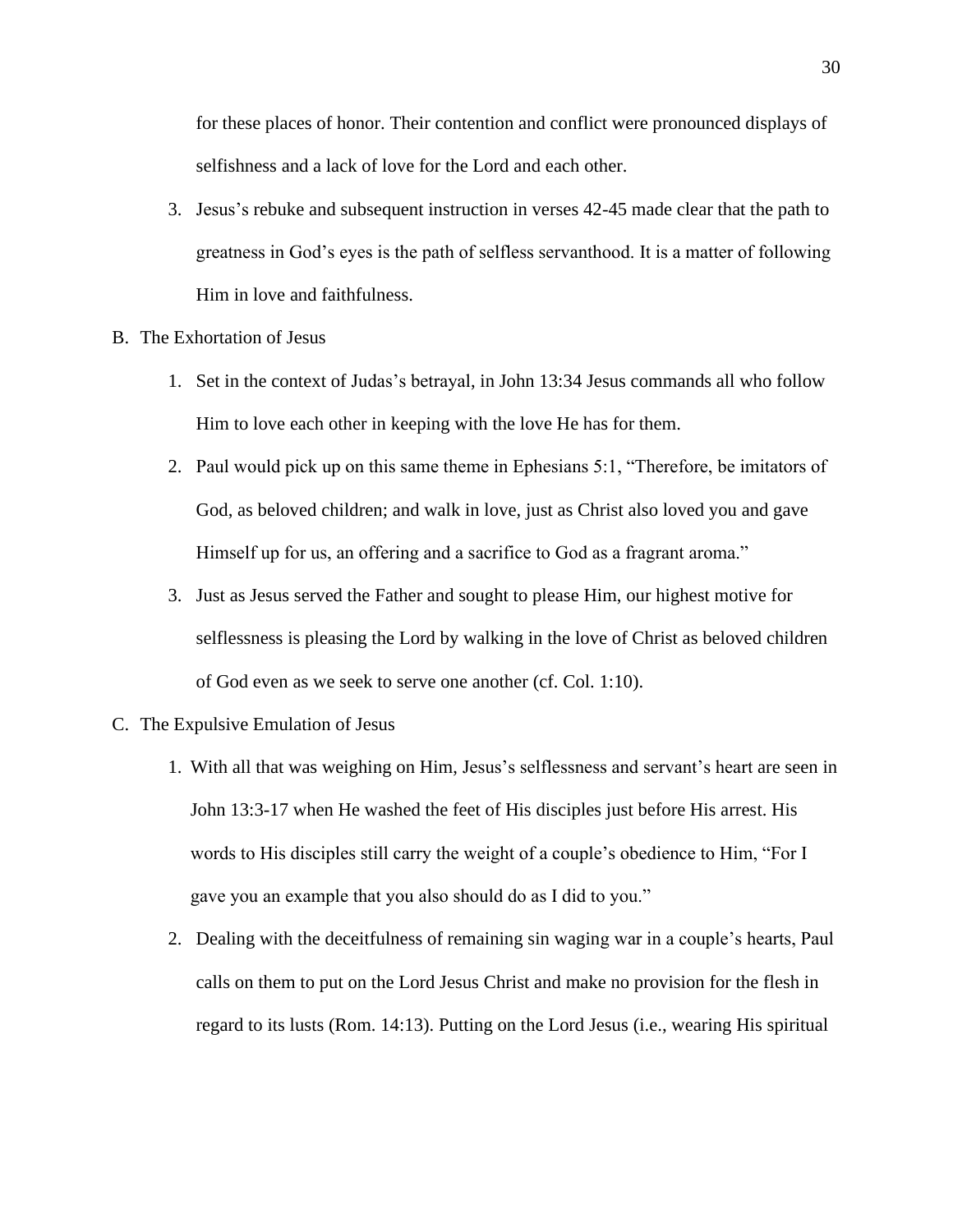union to us as armor of light, v.12) directs the focus of our efforts in cultivating a humble selflessness out of devotion to the Lord.

- 3. The expulsive power of selflessness against selfishness and pride during marital conflict is effective only if that selflessness is rooted and grounded in love for Christ (Eph. 3:17-19). We are God's beloved in Christ; following on Jesus's example, it is both our spiritual privilege and sacred duty to selflessly serve our spouse even in their times of sinful weakness towards us (cf. Rom. 5:6, 8).
- 4. God's love is others-oriented, and His love overcomes and endures. Love for one's spouse must carry those same qualities—the kind of love where a friend loves at all times—especially in times of conflict, adversity, and sinful weakness (1 Cor. 13:7; Prov.  $17:17$ .  $58$

<sup>58</sup> Wayne A. Mack, *Maximum Impact* (Phillipsburg, N.J.: P&R Pub., 2010), 268.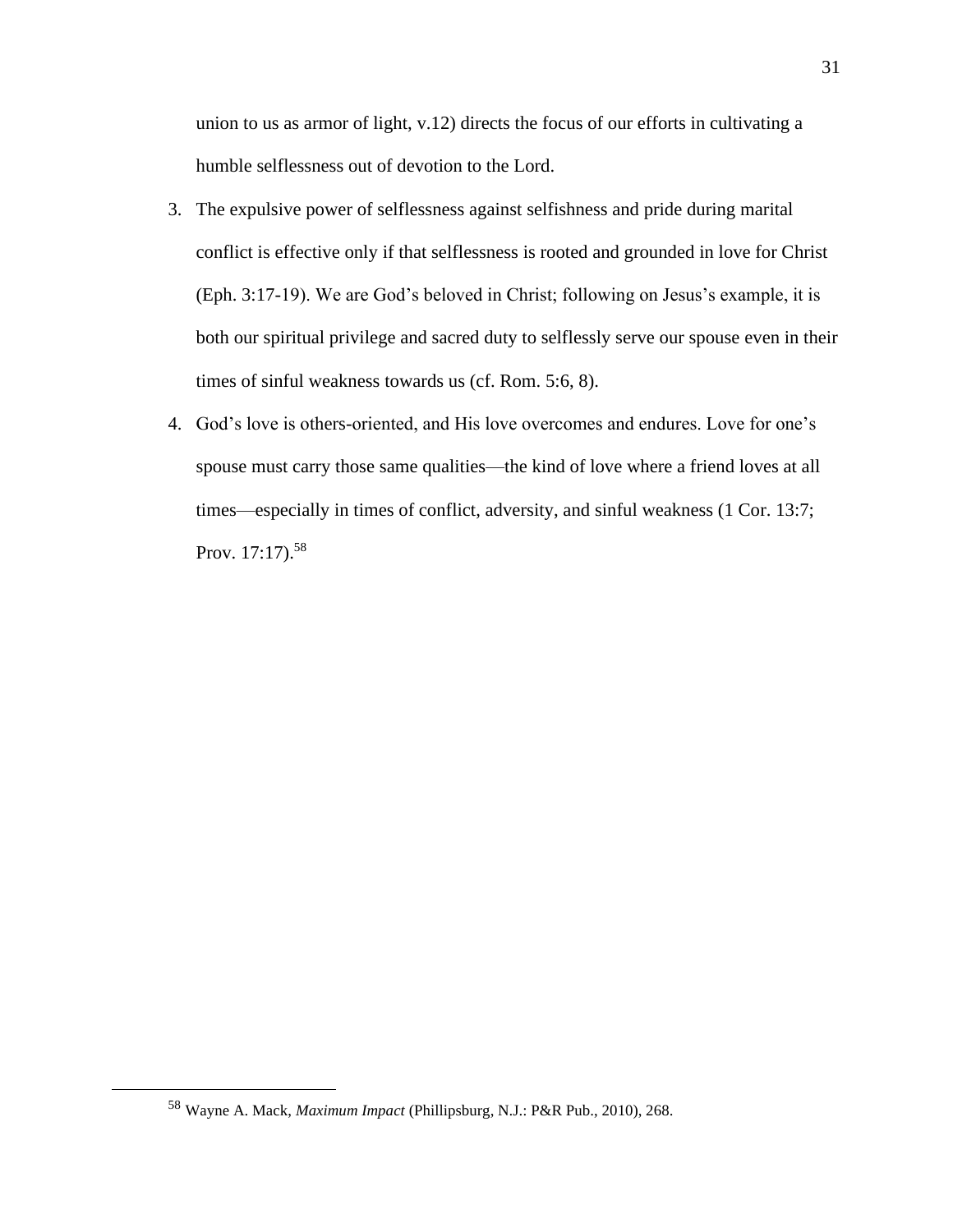# **Bibliography**

- Barnett, Paul. *The Second Epistle of the Corinthians*. New International Commentary on the New Testament. Grand Rapids, MI: Wm. B. Eerdmans Publishing, 1997.
- Belcher, Richard P. "The Impossibility Thinking of Robert Schuller." *The Journal of Pastoral Practice* 6, no. 4 (1983): https://www.ccef.org/my-account/jbc/0604/book-review-theimpossibility-thinking-of-robert-schuller/.
- Best, Ernest. *Following Jesus: Discipleship in the Gospel of Mark*. Sheffield, Department of Biblical Studies, The University of Sheffield: J.S.O.T. Press, 1981. Quoted in R. T. France, *The Gospel of Mark: A Commentary on the Greek Text*, New International Greek Testament Commentary. Grand Rapids, MI: W.B. Eerdmans, 2002.
- Bock, Darrell L. *Ephesians: An Introduction and Commentary*, Vol. 10. Edited by Schnabel, Eckhard J. Tyndale New Testament Commentaries. London: Inter-Varsity Press, 2019.
- Berg, Jim. *Changed Into His Image: God's Plan for Transforming Your Life*. Greenville, SC: BJU Press, 2000.
- Branden, Nathaniel. *The Six Pillars of Self Esteem*. New York: Bantam Press, 1994.
- Bridges, Jerry. *The Gospel for Real Life*. Colorado Springs, CO: NavPress, 2003.
- Carson, D. A. *The Gospel According to John*. The Pillar New Testament Commentary. Grand Rapids, MI: W. B. Eerdmans, 1991.
- Chapple, Allan. *True Devotion: In Search of Authentic Spirituality*. London: The Latimer Trust, 2014.
- Clinton, Tim and Ron Hawkins. *The Quick Reference Guide to Biblical Counseling: Personal and Emotional Issues*. Grand Rapids, MI: Baker Books, 2009.
- Currid, John D. *Genesis*. Vol. 1, *Genesis 1:1 - 25:18*. Webster, NY: Evangelical Press USA, 2003.
- Doran, David M. *For the Sake of His Name*. Detroit: Detroit Baptist Theological Seminary, 2018.
- Doyle, Glennon. *Untamed*. New York: The Dial Press, 2020.
- Emlet, Michael R. *Saints, Sufferers, and Sinners: Loving Others as God Loves Us*. Greensboro, NC: New Growth Press, 2021.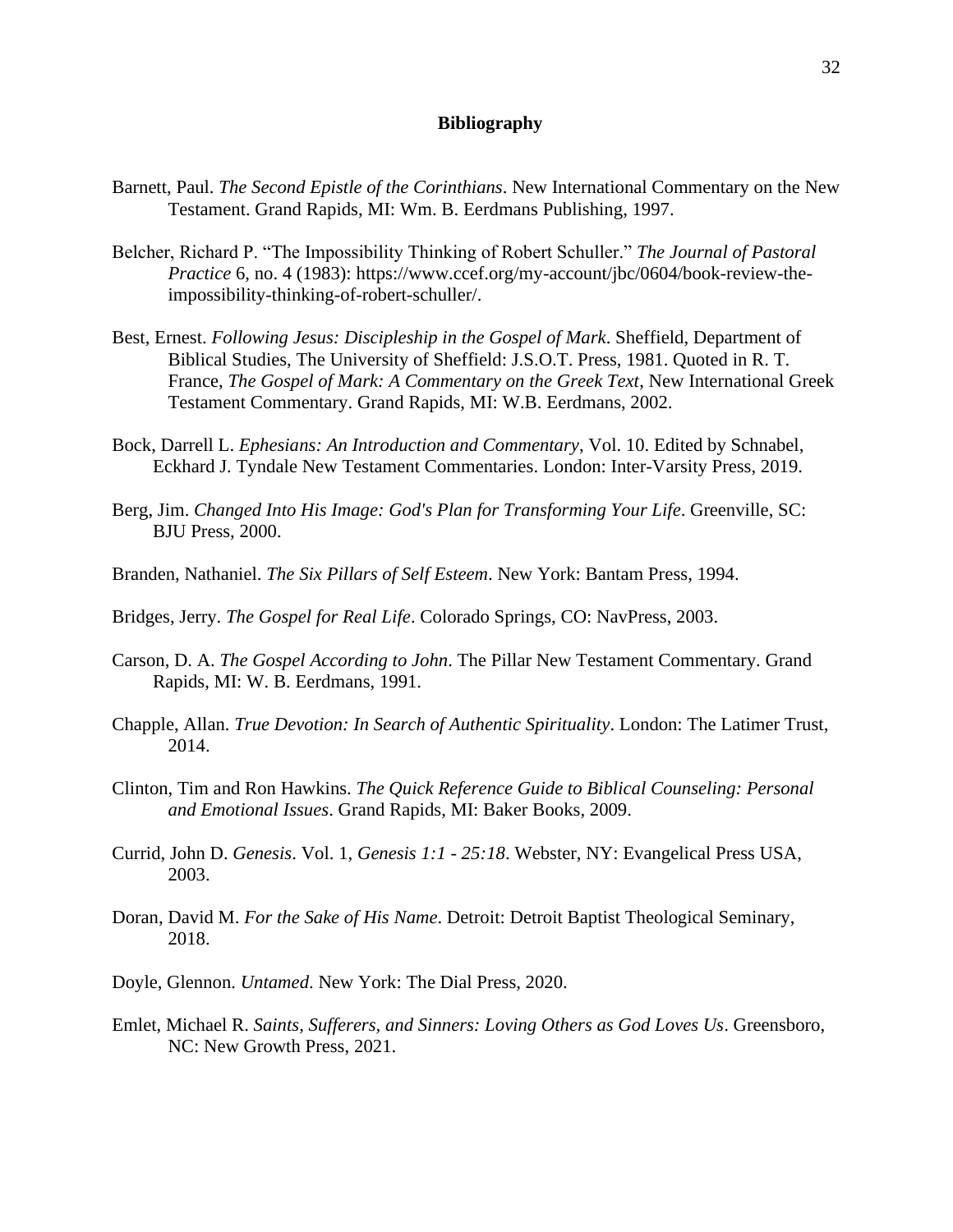- Edwards, James R. *The Gospel According to Mark*. The Pillar New Testament Commentary. Grand Rapids, MI: Eerdmans, 2002.
- Hansen, Collin and Jonathan Leeman. *Rediscover Church: Why the Body of Christ is Essential*. Wheaton, IL: Crossway, 2021.
- Hendriksen, William. *Romans: Exposition of Paul's Epistle to the Romans*. New Testament Commentary. Grand Rapids, MI: Baker Book House, 1981.
- MacArthur, John, and Richard Mayhue, eds. *Biblical Doctrine: A Systematic Summary of Bible Truth*. Wheaton, IL: Crossway, 2017.
- MacArthur, John. *2 Corinthians*. The MacArthur New Testament Commentary. Chicago: Moody Publishers, 2003.

———. *Ephesians*. The MacArthur New Testament Commentary. Chicago: Moody Publishers, 1986.

- ———. *Romans 9-16*. The MacArthur New Testament Commentary. Chicago: Moody Publishers, 1994.
- Mack, Wayne, and Dave Swavely. *Life in the Father's House: A Member's Guide to the Local Church*. Phillipsburg, NJ: P&R Publishing, 2006.
- Mack, Wayne A. *Maximum Impact: Living and Loving for God's Glory*. Phillipsburg, NJ: P&R Publishing, 2010.

———. *Your Family God's Way*. Phillipsburg, NJ: P & R Publishing, 2002.

- Martin, D. Michael. *1, 2 Thessalonians*. Vol. 33, The New American Commentary. Nashville: Broadman & Holman, 1995.
- Martin, Ralph P. and Carl N. Toney. *2 Corinthians*. Vol. 15, Cornerstone Biblical Commentary: 1 Corinthians, 2 Corinthians. Carol Stream, IL: Tyndale House Publishers, 2009.
- Morris, Leon. *The Epistle to the Romans*. Grand Rapids. MI: Wm. B. Eerdmans Publishing, 1988.
- Piper, John. "'The Expulsive Power of a New Affection': The Life-Changing Insight of Thomas Chalmers." *Desiring God*, October 23, 2019, [https://www.desiringgod.org/articles/the](https://www.desiringgod.org/articles/the-expulsive-power-of-a-new-affection)[expulsive-power-of-a-new-affection.](https://www.desiringgod.org/articles/the-expulsive-power-of-a-new-affection)
- Powlison, David. *Seeing with New Eyes: Counseling and the Human Condition through the Lens of Scripture*. Phillipsburg, NJ:P&R Publishing, 2003.

Rand, Ayn. *The Virtue of Selfishness*. New York: Penguin, 1964.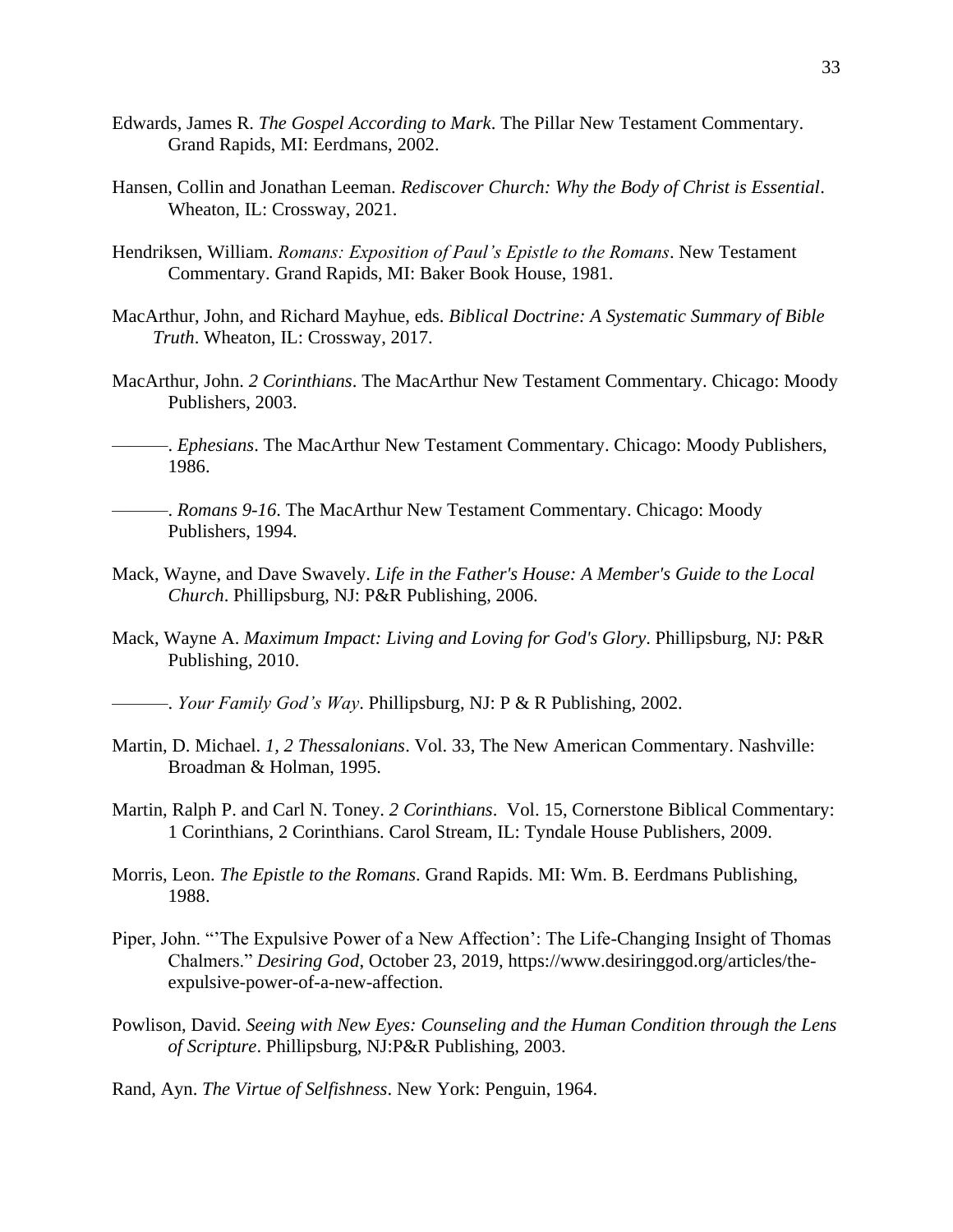- Ross, Allen P. *Creation and Blessing: A Guide to the Study and Exposition of Genesis*. paperback ed. Grand Rapids: Baker Book House, 1996.
- Sande, Ken. *Peacemaking for Families*. Carol Stream, IL: Tyndale House, 2002.
	- ———. *The Peacemaker: A Biblical Guide to Resolving Personal Conduct*. Grand Rapids, MI: Baker Books, 2004.
- Scott, Stuart. *The Exemplary Husband: A Biblical Perspective*. Bemidji, MN: Focus Publishing, 2002.
- Stott, John. *Romans: God's Good News for the World*. Downers Grove, IL: Intervarsity Press, 1995.
- Thomas, Robert L. *Understanding Your Spiritual Gifts: A Verse-by-Verse Study of 1 Corinthians 12-14*. Grand Rapids, MI: Kregel Publications, 1978.
	- ———. *Who Am I: The Christian Hunger for Self-Identity*. Ross-shire, GB: Christian Focus Publications, 2002.
- Troxel, A. Craig. *With All Your Heart: Orienting Your Mind, Desires, and Will Toward Christ*. Wheaton, IL: Crossway, 2020.
- Tripp, Paul David. *Instruments in the Redeemer's Hands*. Phillipsburg, NJ: P & R Publishing, 2002.
- Welch, Edward T. *When People Are Big and God Is Small: Overcoming Peer Pressure, Codependency, and the Fear of Man*. Phillipsburg, NJ: P&R Publishing, 1997.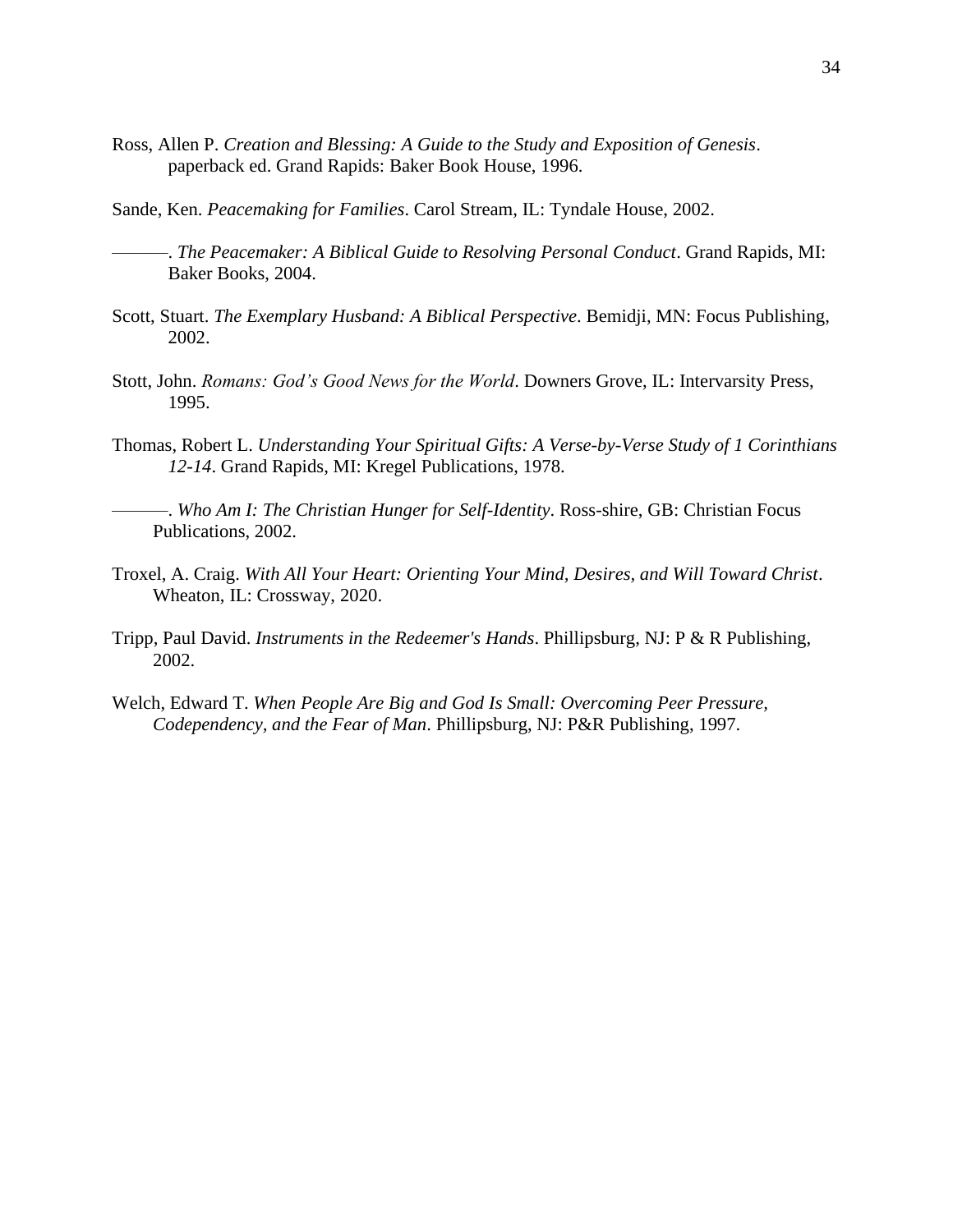# **Appendix 1: Wisdom Homework for Couples**

Carefully read through Proverbs 1-3 together, watching for verses that address the issues of [fear of the Lord, anger, etc.]. List those verses below.

• \_\_\_\_\_\_\_\_\_\_\_\_\_\_\_\_

- \_\_\_\_\_\_\_\_\_\_\_\_\_\_\_\_
- $\bullet$   $\qquad \qquad$
- $\bullet$   $\qquad \qquad \overline{\qquad \qquad }$
- \_\_\_\_\_\_\_\_\_\_\_\_\_\_\_\_

Still working together, look back at those verses to observe and write down all that each verse says about the issues. Are there contrasts/comparisons being made? What is the context of your verse (see verses before and after)? Is the verse prescribing an action, attitude, or warning about the issue?

How can you apply this wisdom to your attitudes/actions in your marriage?

How can you support your spouse in walking in the fear of the Lord this week?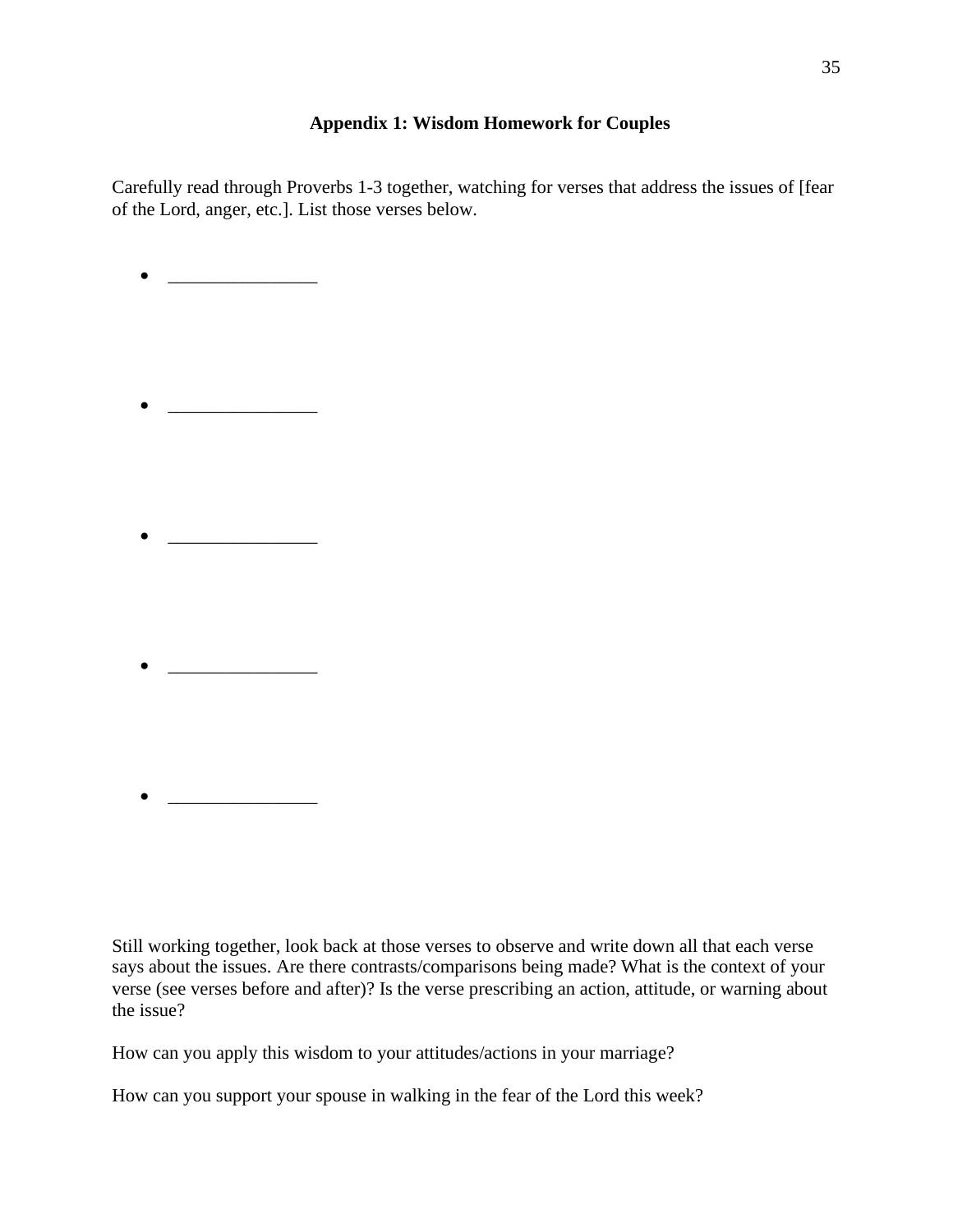# **Appendix 2: Scripture for Counseling toward Selflessness**

Encouraging and Affirming Together

- $\bullet$  1 Peter 3:7
- Romans  $12:1-2$
- 1 Corinthians 10:31
- Colossians 3:17
- $\bullet$  1 Thessalonians 5:1-11
- Galatians 3:28-29
- Ephesians 5:21-33
- 1 Corinthians 13:4-8
- Philippians 2:1-11
- Colossians 3:8-14

# Bearing and Comforting in Weakness Together

- 1 Corinthians 10:13
- 1 Peter 2:18-5:10; Galatians 6:7-8
- Romans 15:1-3; Galatians 6:1-4
- Mark 7:18-23

Forgiving and Repenting Together

- Provers 4:23
- Luke 6:39-45
- Ephesians 4:17-24
- James  $4:1-2$
- Philippians 4:2-3
- Colossians 3:12-14
- James  $5:16$
- Romans  $13:14$
- Ecclesiastes 4:9-12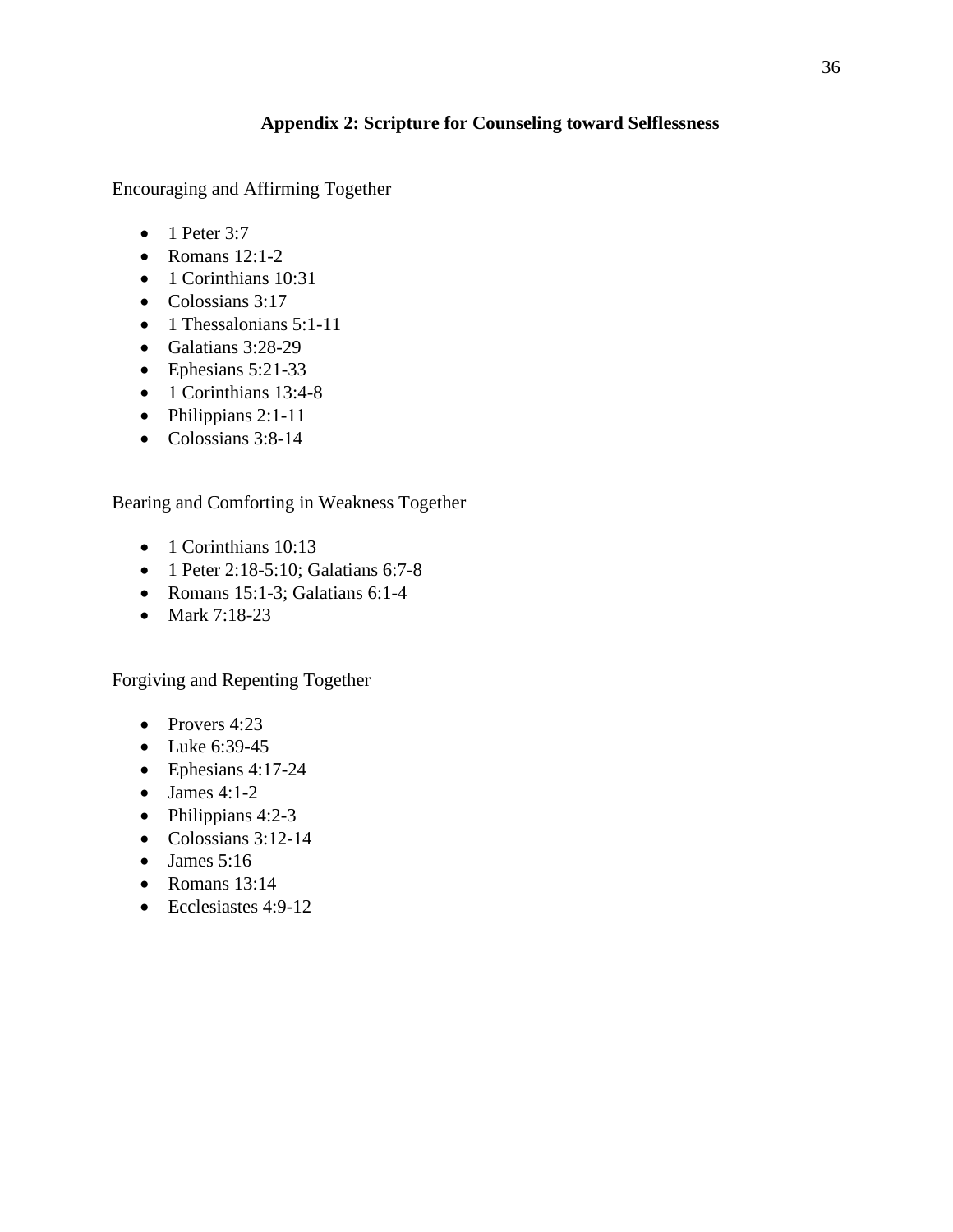

**Appendix 3: Three Trees Diagram**